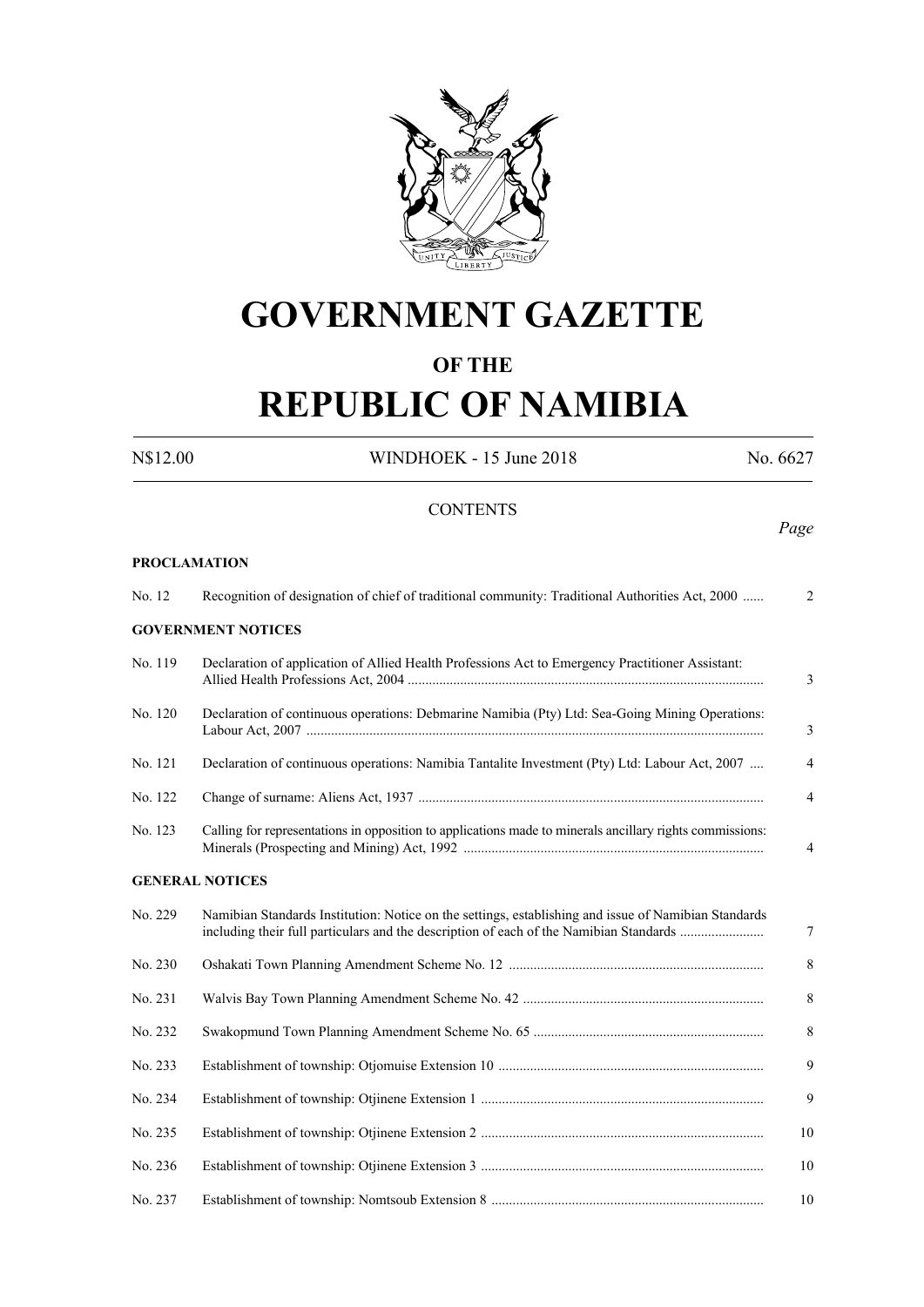| No. 238 | 11                                                                                                                                                                                                                   |
|---------|----------------------------------------------------------------------------------------------------------------------------------------------------------------------------------------------------------------------|
| No. 239 | 11                                                                                                                                                                                                                   |
| No. 240 | 12                                                                                                                                                                                                                   |
| No. 241 | 12                                                                                                                                                                                                                   |
| No. 242 | 12                                                                                                                                                                                                                   |
| No. 243 | 13                                                                                                                                                                                                                   |
| No. 244 | 13                                                                                                                                                                                                                   |
| No. 245 | 14                                                                                                                                                                                                                   |
| No. 246 | 14                                                                                                                                                                                                                   |
| No. 247 | 14                                                                                                                                                                                                                   |
| No. 248 | 15                                                                                                                                                                                                                   |
| No. 249 | 15                                                                                                                                                                                                                   |
| No. 250 | 16                                                                                                                                                                                                                   |
| No. 251 | 16                                                                                                                                                                                                                   |
| No. 252 | 17                                                                                                                                                                                                                   |
| No. 253 | 17                                                                                                                                                                                                                   |
| No. 254 | 17                                                                                                                                                                                                                   |
| No. 255 | 18                                                                                                                                                                                                                   |
| No. 256 | 18                                                                                                                                                                                                                   |
| No. 257 | 19                                                                                                                                                                                                                   |
| No. 258 | Permanent closure of Portion A of Erf 1117, Wanaheda as a public open space. (The portion is<br>approximately 335m <sup>2</sup> ), and Portion A of Erf 1052, Dorado Park as a public open space. (The portion<br>19 |
| No. 259 | $20\,$<br>Permanent closure of Erf 2820, Katima Mulilo, Extension 10 as public open space                                                                                                                            |
| No. 260 | Permanent closure of Portion A of Erf 1461, Nomtsoub Extension 1 as public open space<br>20                                                                                                                          |

## **Proclamation**

#### by the

#### **PRESIDENT OF THE REPUBLIC OF NAMIBIA**

No. 12 2018

#### RECOGNITION OF DESlGNATION OF CHIEF OF TRADITIONAL COMMUNITY: TRADlTIONAL AUTHORITIES ACT, 2000

Under the powers vested in me by subsection (2) of section 6 of the Traditional Authorities Act, 2000 (Act No. 25 of 2000), I recognise the designation of the person, in respect of whom the particulars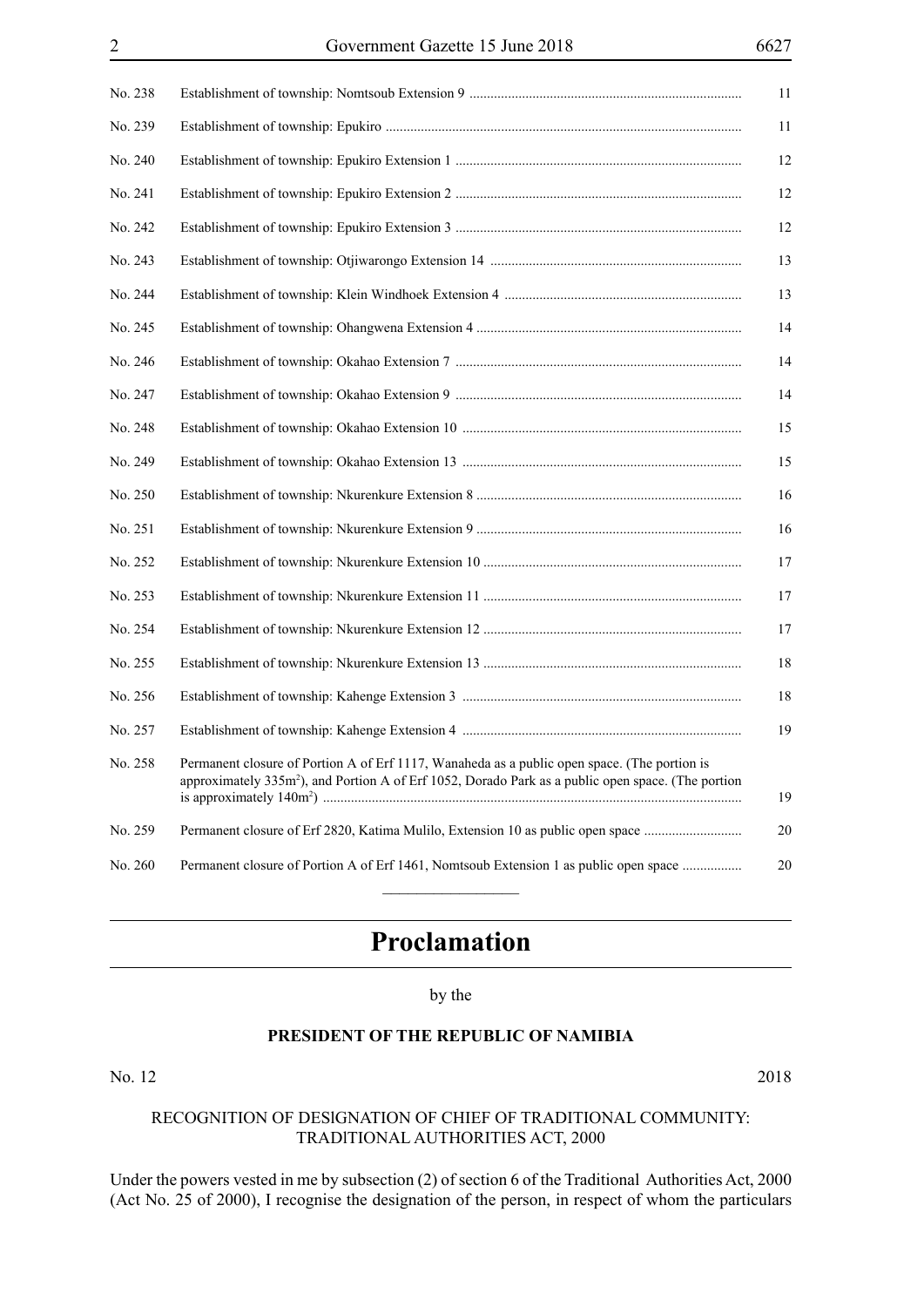referred to in subsection (1) of that section are set out in the Schedule, as chief of the traditional community mentioned in that Schedule.

#### **SCHEDULE**

| DAUREDAMAN TRADITIONAL AUTHORITY |                  |  |
|----------------------------------|------------------|--|
| Name:                            | Sacharias Seibeb |  |
| Office:                          | Chief            |  |
| Traditional title:               | Gaob             |  |
| Date of designation:             | 17 March 2018    |  |
| Traditional Community:           | Dauredaman       |  |
| Physical address:                | #Nudanab         |  |

Given under my Hand and the Seal of the Republic of Namibia at Windhoek, this 4th day of June, Two Thousand and Eighteen.

**H. G. GEINGOB President BY ORDER OF THE PRESIDENT**

### **Government Notices**

 $\frac{1}{2}$ 

#### **MINISTRY OF HEALTH AND SOCIAL SERVICES**

No. 119 2018

#### DECLARATION OF APPLICATION OF ALLIED HEALTH PROFESSIONS ACT TO EMERGENCY PRACTITIONER ASSISTANTS: ALLIED HEALTH PROFESSIONS ACT, 2004

Under section 60 of the Allied Health Professions Act, 2004 (Act No. 7 of 2004) and after consultation with the Allied Health Professions Council of Namibia, I declare that the Act applies to emergency practitioner assistants.

#### **B. HAUFIKU Minister of Health and Social Services**

#### **MINISTRY OF LABOUR, INDUSTRIAL RELATIONS AND EMPLOYMENT CREATION**

 $\overline{\phantom{a}}$  , where  $\overline{\phantom{a}}$ 

No. 120 2018

#### DECLARATION OF CONTINUOUS OPERATIONS: DEBMARINE NAMIBIA (PTY) LTD: SEA-GOING MINING OPERATIONS: LABOUR ACT, 2007

Under section 15(1) and (2) of the Labour Act, 2007 (Act No. 11 of 2007), I declare the operations at Debmarine Namibia (Pty) Ltd sea-going mining operations to be continuous operations and permit the working of continuous shifts in respect of those operations with effect from 26 January 2018 to 25 January 2021.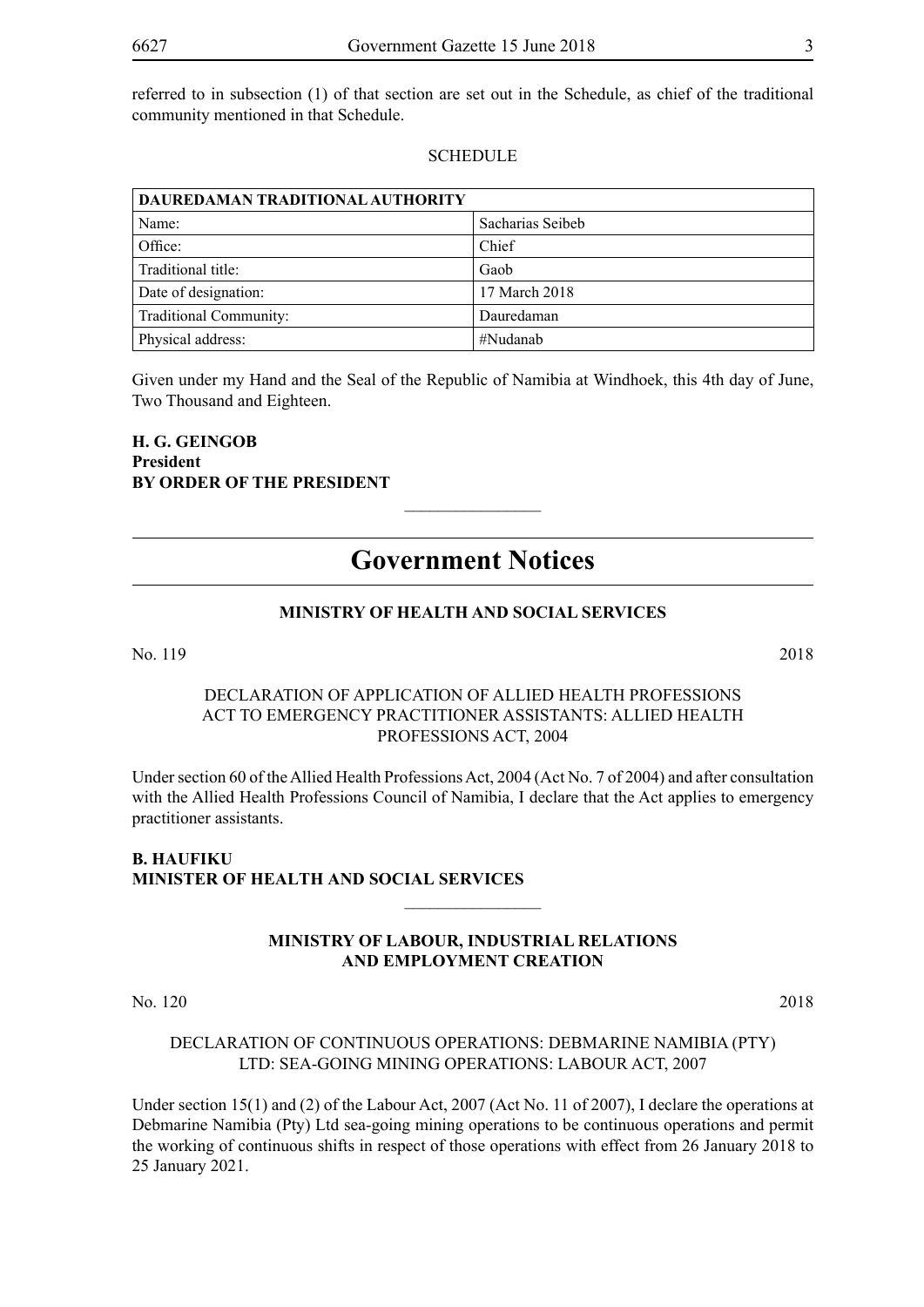$\frac{1}{2}$ 

#### **MINISTRY OF LABOUR, INDUSTRIAL RELATIONS AND EMPLOYMENT CREATION**

No. 121 2018

#### DECLARATION OF CONTINUOUS OPERATIONS: NAMIBIA TANTALITE INVESTMENT (PTY) LTD: LABOUR ACT, 2007

Under section 15(1) and (2) of the Labour Act, 2007 (Act No. 11 of 2007), I declare the operations of Namibia Tantalite Investment (Pty) Ltd to be continuous operations and permit the working of continuous shifts in respect of those operations with effect from 17 May 2018 to 16 May 2021.

#### **e. nghimtina MINISTER OF LABOUR, INDUSTRIAL RELATIONS AND EMPLOYMENT CREATION** Windhoek, 28 May 2018

### **MINISTRY OF HOME AFFAIRS AND IMMIGRATION**

 $\overline{\phantom{a}}$  , where  $\overline{\phantom{a}}$ 

#### ALIENS ACT, 1937: CHANGE OF SURNAME

In terms of section 9(1) of the Aliens Act, 1937 (Act No. 1 of 1937), it is hereby made known that the Minister of Home Affairs and Immigration has under the said section authorised each person whose name and residential address appear in column 1 of the schedule hereto assume the surname mentioned in column 2 of the schedule opposite his or her name in column 1.

#### **SCHEDULE**

| <b>SURNAME</b> | NAME(S)            | <b>RESIDENTIAL ADDRESS</b>           | <b>SURNAME</b>     |
|----------------|--------------------|--------------------------------------|--------------------|
| Abraham        | Alfeus             | Oshikwiyu, Ohangwena Region          | Hituwamata         |
| Elungu         | Paulus Ndiigwanena | Erf 319-4, Karasburg Street, Havana  | Asino              |
| Mbauruma       | Mercy              | Erf 1121, Madar Street, Rocky, Crest | Mbauruma-Stephanus |
| Fillemon       | Paulus             | Oshangu Village, Eenhana             | Uushunga           |
| Kavari         | Sipirandi          | Embepe Opuwo                         | Mbinge             |
| Paulus         | Denzil Western     | 1731, Zinale Street, Otjiwarongo     | Hinda              |
|                |                    |                                      |                    |

#### **MINISTRY OF MINES AND ENERGY**

No. 123 2018

CALLING FOR REPRESENTATIONS IN OPPOSITION TO APPLICATIONS MADE TO MINERALS ANCILLARY RIGHTS COMMISSION: MINERALS (PROSPECTING AND MINING) ACT, 1992

In terms of subsection (3) of section 109 of the Minerals (Prospecting and Mining) Act, 1992 (Act No. 33 of 1992), it is made known that -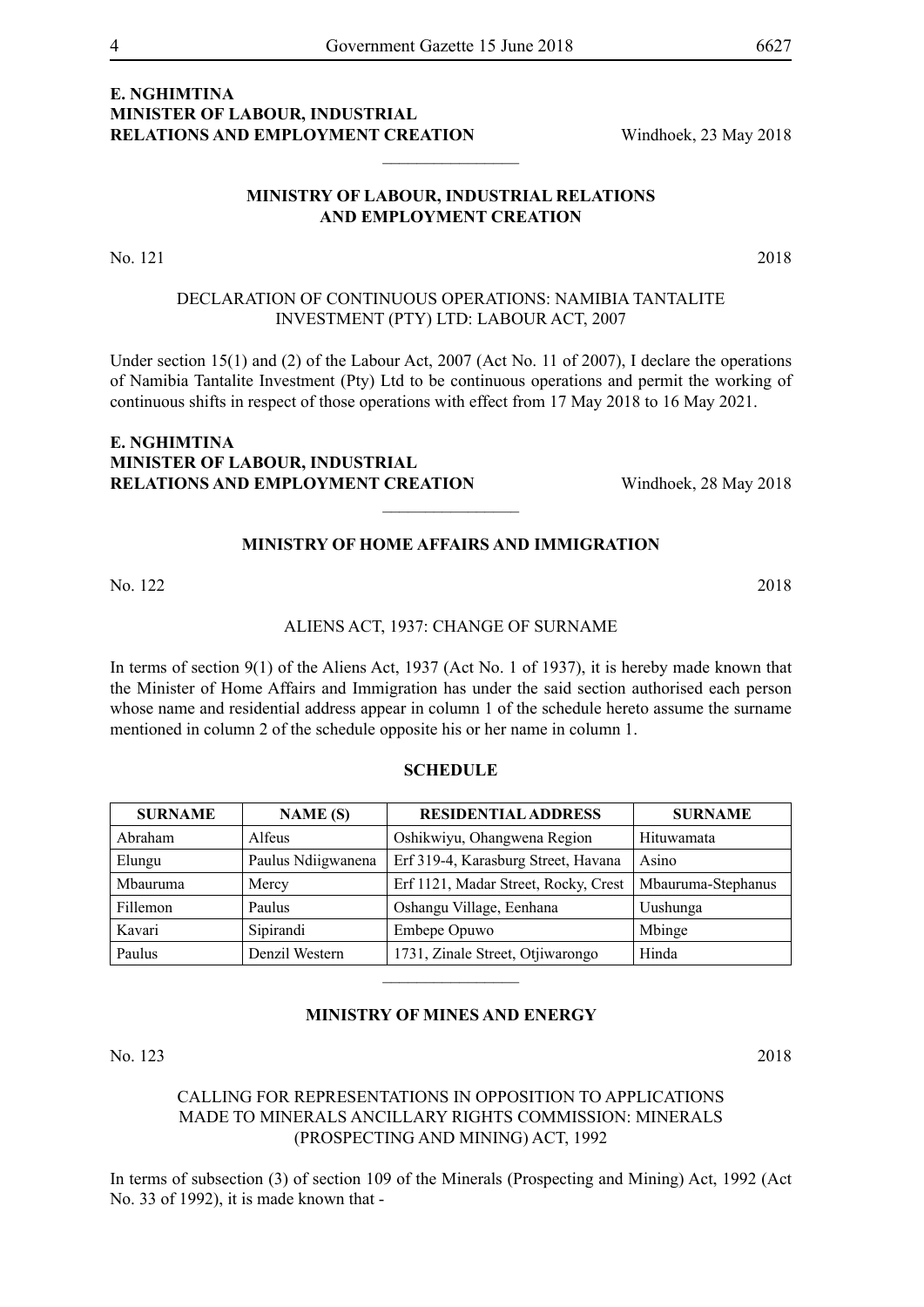| 6627 | Government Gazette 15 June 2018<br>$\overline{\mathcal{L}}$                                                                                                                                 |
|------|---------------------------------------------------------------------------------------------------------------------------------------------------------------------------------------------|
| (a)  | the person, whose name is set out in the second column of the Table, directly opposite the                                                                                                  |
|      | date set out in the first column for the applicable hearing of representations, and who is<br>a holder of the licence specified opposite that name in the third column, has in terms of     |
|      | subsection (1) of that section applied to the Minerals Ancillary Rights Commission for the<br>granting of the rights mentioned in the fourth column in respect of the land described in the |
|      | fifth column of that Table;                                                                                                                                                                 |

- (b) any interested person who wishes to oppose the application referred to in paragraph (a) must deliver written representations and three copies of the representations to the Secretary of the Minerals Ancillary Rights Commission: Ministry of Mines and Energy, 1 Aviation Road, Windhoek, first floor, Room 109, or must send such written representations and such copies of the representations by registered mail for the attention of the Secretary of the Minerals Ancillary Rights Commission to Private Bag 13297, Windhoek, and such delivered or sent representations must reach the Secretary on or before 20 June 2018;
- (c) the Commission will hear representations submitted to it under paragraph (b) in the Boardroom of Ministry of Mines and Energy Building, 1 Aviation Road, Windhoek, 2nd Floor, room 221 during the period commencing 27 and ending 28 June 2018 from 09h00 until 16h30; and
- (d) any person whose interests may be prejudicially affected by the granting of the rights mentioned in the Table below may appear before the Minerals Ancillary Rights Commission personally or through a legal representative during the period referred to in paragraph (c).

#### **E. SHIKONGO CHAIRMAN OF MINERALS ANCILLARY RIGHTS COMMISSION** Windhoek, 31 May 2018

| Column <sub>1</sub>       | Column <sub>2</sub>                          | Column 3                                            | Column 4                                                                                                                    | Column 5                                                                                            |
|---------------------------|----------------------------------------------|-----------------------------------------------------|-----------------------------------------------------------------------------------------------------------------------------|-----------------------------------------------------------------------------------------------------|
| Date of<br><b>Hearing</b> | Name of<br><b>Licence Holder</b>             | <b>Type of Licence</b>                              | <b>Nature of rights</b><br>required                                                                                         | <b>Description of</b><br>land in respect of<br>which the right is<br>required                       |
| 27 June 2018              | Jeano Foelscher                              | Mining Claim.<br>68681                              | Right under section 109<br>$(1)$ (a) to enter upon<br>land in order to carry on<br>operations authorized by<br>such licence | Farm: Ameib<br>No.60<br>District: Usakos<br>Region: Erongo<br>Reg. Division: H                      |
| 27 June 2018              | Karola Morline /<br>Guidao-Oas               | Non-Exclusive<br>Prospecting<br>Licence No.<br>7925 | Right under section 109<br>$(1)$ (a) to enter upon<br>land in order to carry on<br>operations authorized by<br>such licence | Farm: Wilson<br>Fontein<br>No. 110<br>District: Karibib<br>Region: Erongo<br>Reg. Division: H       |
| 27 June 2018              | Christoffel<br>Montzinger                    | Non-Exclusive<br>Prospecting<br>Licence No.<br>4603 | Right under section 109<br>$(1)$ (a) to enter upon<br>land in order to carry on<br>operations authorized by<br>such licence | Farm: Kromrivier<br>No.359<br>District: Karasburg<br>Region: Karas<br>Reg. Division: T              |
| 27 June 2018              | <b>Black Rock</b><br>Natural<br>Resources CC | Non-Exclusive<br>Prospecting<br>Licence No.7797     | Right under section 109<br>$(1)$ (a) to enter upon<br>land in order to carry on<br>operations authorized by<br>such licence | Farm: Rehoboth<br>Town Lands<br>No. 302<br>District: Rehoboth<br>Region: Hardap<br>Reg. Division: M |

#### **TABLE**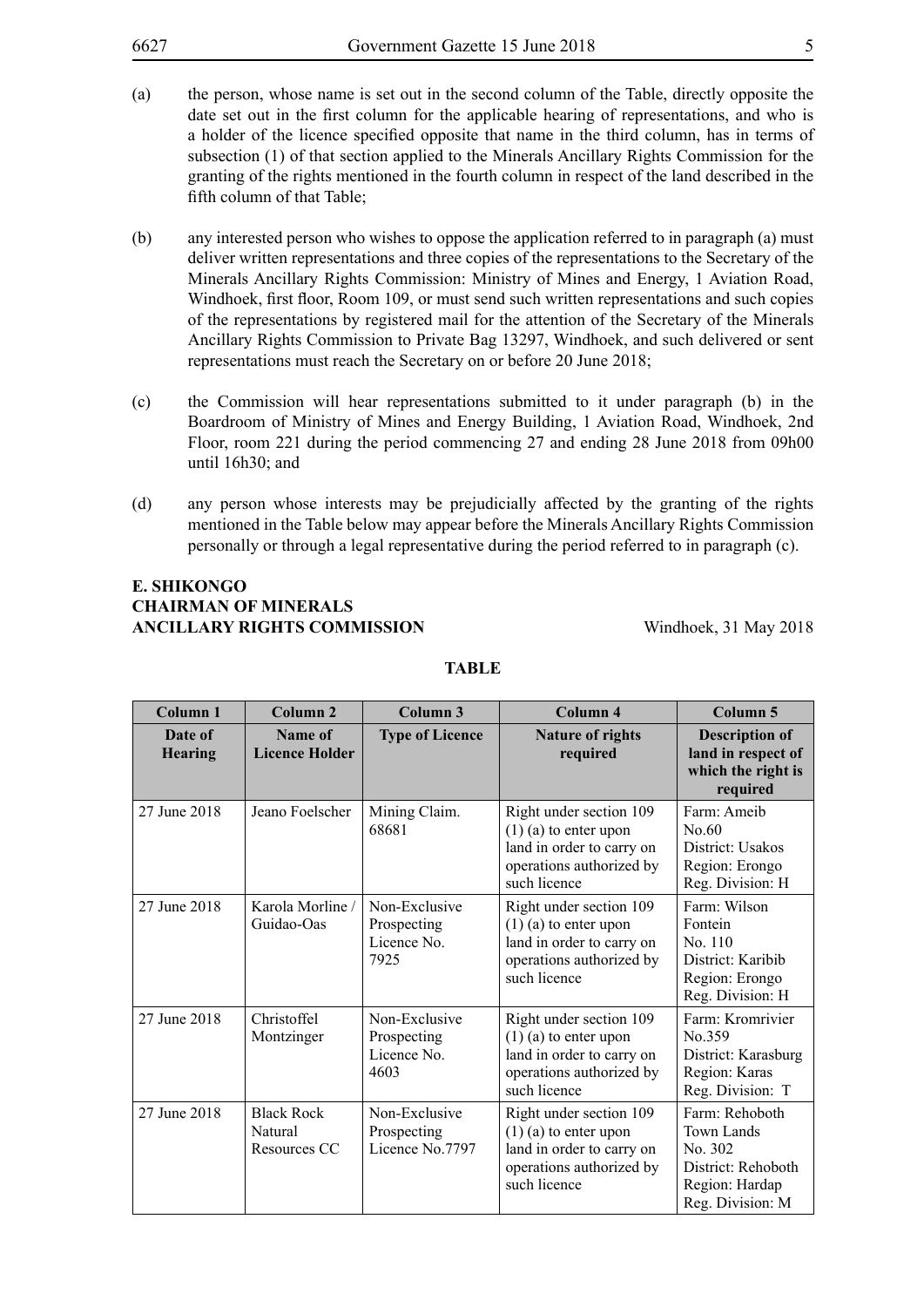| 27 June 2018 | Asser Simon                         | Non-Exclusive<br>Prospecting<br>Licence No.<br>6901 | Right under section 109<br>$(1)$ (a) to enter upon<br>land in order to carry on<br>operations authorized by<br>such licence | Farm: Goas<br>District: Karibib<br>Region: Erongo<br>Reg. Division: H                         |
|--------------|-------------------------------------|-----------------------------------------------------|-----------------------------------------------------------------------------------------------------------------------------|-----------------------------------------------------------------------------------------------|
| 27 June 2018 | Falco Eumir<br><b>Arthur Gruner</b> | Non-Exclusive<br>Prospecting<br>Licence No.<br>7169 | Right under section 109<br>$(1)$ (a) to enter upon<br>land in order to carry on<br>operations authorized by<br>such licence | Farm: Dorsrivier<br>No. 15<br>District: Karibib<br>Region: Erongo<br>Reg. Division H          |
| 27 June 2018 | Timotheus<br>Xoagub                 | Non-Exclusive<br>Prospecting<br>Licence No.2875     | Right under section 109<br>$(1)$ (a) to enter upon<br>land in order to carry on<br>operations authorized by<br>such licence | Farm: Wilson<br>Fontein<br>No. 110<br>District: Karibib<br>Region: Erongo<br>Reg. Division: H |
| 28 June 2018 | Timotheus<br>Xoagub                 | Non-Exclusive<br>Prospecting<br>Licence No.2875     | Right under section 109<br>$(1)$ (a) to enter upon<br>land in order to carry on<br>operations authorized by<br>such licence | Farm: Otjimboyo<br>Oost No. 48<br>District: Karibib<br>Region: Erongo<br>Reg. Division: H     |
| 28 June 2018 | Petrus Arnoster                     | Mining Claim<br>70074 & 70124                       | Right under section 109<br>$(1)$ (a) to enter upon<br>land in order to carry on<br>operations authorized by<br>such licence | Farm: Naus<br>No. 609<br>District: Rehoboth<br>Region: Hardap<br>Reg. Division: M             |
| 28 June 2018 | <b>Alfons Gertze</b>                | Non-Exclusive<br>Prospecting<br>Licence No.5761     | Right under section 109<br>$(1)$ (a) to enter upon<br>land in order to carry on<br>operations authorized by<br>such licence | Farm: Witputs<br>No.: 258<br>District:<br>Noordoewer<br>Region: Karas<br>Reg. Division: T     |
| 28 June 2018 | James Wallace                       | Non-Exclusive<br>Prospecting<br>Licence No.1949     | Right under section 109<br>$(1)$ (a) to enter upon<br>land in order to carry on<br>operations authorized by<br>such licence | Farm: Otjakatjongo<br>No. 3<br>District: Karibib<br>Region: Erongo<br>Reg. Division: H        |
| 28 June 2018 | Stephanus<br>Gariseb                | Non-Exclusive<br>Prospecting<br>Licence No.6071     | Right under section 109<br>$(1)$ (a) to enter upon<br>land in order to carry on<br>operations authorized by<br>such licence | Farm: Kos No. 28<br>District: Windhoek<br>Region: Khomas<br>Reg. Division: M                  |
| 28 June 2018 | Stephanus<br>Gariseb                | Non-Exclusive<br>Prospecting<br>Licence No.6071     | Right under section 109<br>$(1)$ (a) to enter upon<br>land in order to carry on<br>operations authorized by<br>such licence | Farm: Arizono<br>No. 408<br>District: Hardap<br>Reg. Division: M                              |
| 28 June 2018 | Stephanus<br>Gariseb                | Non-Exclusive<br>Prospecting<br>Licence No.6071     | Right under section 109<br>$(1)$ (a) to enter upon<br>land in order to carry on<br>operations authorized by<br>such licence | Farm: Hakos<br>No. 25<br>District: Hardap<br>Reg. Division: M                                 |
| 28 June 2018 | Stephanus<br>Gariseb                | Non-Exclusive<br>Prospecting<br>Licence No.6071     | Right under section 109<br>$(1)$ (a) to enter upon<br>land in order to carry on<br>operations authorized by<br>such licence | Farm: Corona<br>No. 223<br>District: Hardap<br>Reg. Division: M                               |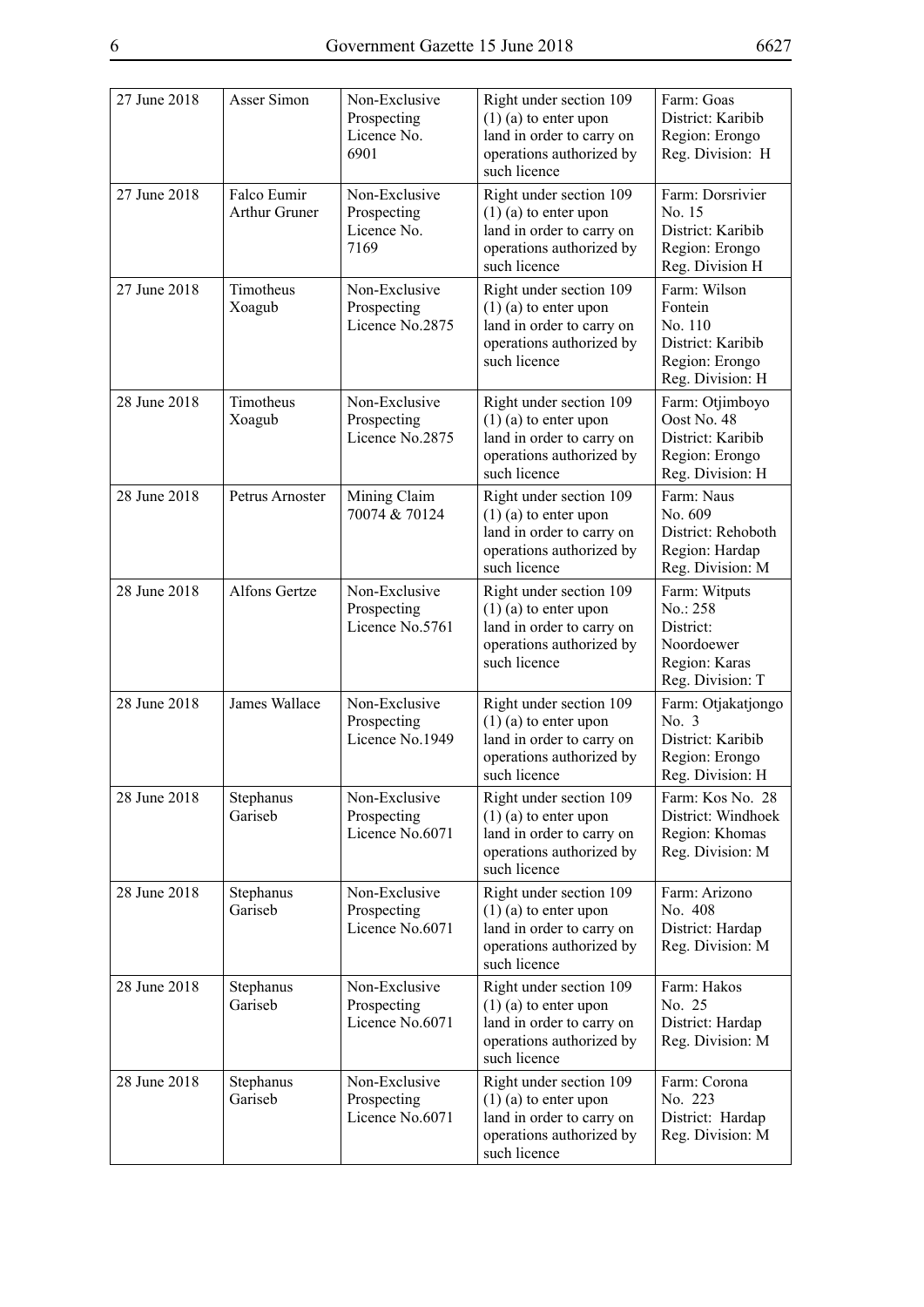| 28 June 2018 | Jeano Foelscher<br>M Von Francois<br>Dennis Dausab<br>Ernst Naomab<br>Timotheus<br>Xoagub | MC: 68681<br>MC: 67126<br>MC: 68905<br>MC: 67009<br><b>NEPL: 2875</b> | Right under section 109<br>$(1)$ (a) to enter upon<br>land in order to carry on<br>operations authorized by<br>such licence | Farm: Otjakatjongo<br>No. 3<br>District: Omaruru<br>Region: Erongo<br>Reg. Division: C |
|--------------|-------------------------------------------------------------------------------------------|-----------------------------------------------------------------------|-----------------------------------------------------------------------------------------------------------------------------|----------------------------------------------------------------------------------------|
| 28 June 2018 | <b>Thomas</b><br>Afrikaner                                                                | Non-Exclusive<br>Prospecting<br>Licence No.8090                       | Right under section 109<br>$(1)$ (a) to enter upon<br>land in order to carry on<br>operations authorized by<br>such licence | Farm: Ubeb<br>District: Usakos<br>Region: Erongo<br>Reg. Division: H                   |

## **General Notices**

#### **NAMIBIAN STANDARDS INSTITUTION**

No. 229 2018

#### NOTICE ON THE SETTING, ESTABLISHING AND ISSUE OF NAMIBIAN STANDARDS INCLUDING THEIR FULL PARTICULARS AND THE DESCRIPTION OF EACH OF THE NAMIBIAN STANDARDS

Pursuant to section 20(4) of the Standards Act, 2005 (Act No. 18 of 2005), the NSI hereby notifies the standards set, established and issued in terms of section 20(1)(a) of the Act as prescribed by Regulation 6 of the Standards Regulations: Standards Act, 2005, appearing in the schedule hereto, to be put on public enquiry for the period of thirty (30) days from the date of publication of this notice.

#### **SCHEDULE**

| No.              | <b>Namibian Standards (NAMS)</b> | Particulars and Description of the Namibian Standards                                                                                                                                 |
|------------------|----------------------------------|---------------------------------------------------------------------------------------------------------------------------------------------------------------------------------------|
| 1.               | NAMS/SANS 1795-2:2018            | Road Traffic Law Enforcement Systems (Part 2)                                                                                                                                         |
| 2.               | NAMS/EN 81-20:2018               | Safety rules for the construction and installation of lifts —<br>Lifts for the transport of persons and goods — Part $20$ :<br>Passenger and goods passenger lifts                    |
| 3.               | NAMS/EN 81-80:2018               | Safety rules for the construction and installation of lifts-<br>Existing lifts-Part 80: Rules for the improvement of safety of<br>existing passenger and goods passenger lifts        |
| $\overline{4}$ . | NAMS/EN 81-21:2018               | Safety rules for the construction and installation of lifts-Lifts<br>for the transport of persons and goods- Part 21: new passenger<br>and goods passenger lifts in existing building |
| 5.               | NAMS/EN 81-3:2000:2018           | Safety rules for the construction and installation of lifts- Part<br>3: Electric and hydraulic service lifts                                                                          |
| 6.               | NAMS/IEC 62446-:2018             | Photovoltaic (PV) systems - Requirements for testing,<br>documentation and maintenance - Part 1: Grid connected<br>systems - Documentation, commissioning tests-                      |

 $\frac{1}{2}$ 

**C. Wasserfall CHIEF EXECUTIVE OFFICER NAMIBIAN STANDARDS INSTITUTION** Windhoek, 22 May 2018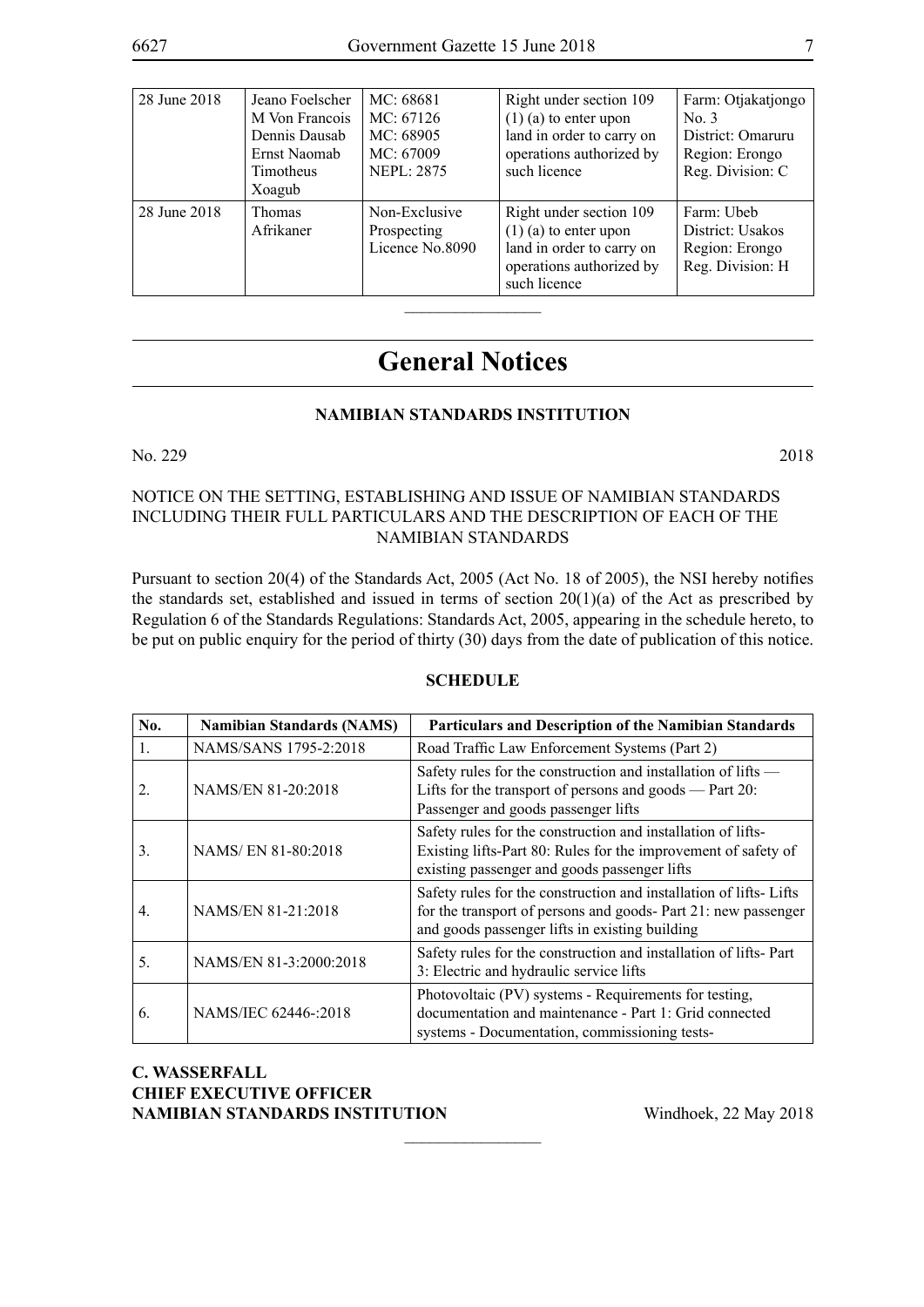No. 230 2018

#### OSHAKATI TOWN PLANNING AMENDMENT SCHEME NO. 12

Notice is hereby given in terms of Section 23 of the Town Planning Ordinance 1954, (Ordinance No. 18 of 1954), as amended, that the Oshakati Town Planning Amendment Scheme No. 12**,** has been submitted to the Minister Urban and Rural Development for approval.

Copies of the Oshakati Town Planning Amendment Scheme No. 12 and the maps, plans, documents and other relevant matters are lying for inspection during office hours at the Oshakati Town Council and also at the Namibia Planning Advisory Board (NAMPAB), Ministry of Urban and Rural Development, 2nd Floor, Room 234, GRN Office Park, Windhoek.

Any person who wishes to object to the approval of the Town Planning Scheme, should lodge objections in writing to the Secretary, Namibia Planning Advisory Board (NAMPAB), Private Bag 13289, Windhoek on or before 19 July 2018.

#### **D. D. BEUKES CHAIRMAN NAMIBIA PLANNING ADVISORY BOARD**

No. 231 2018

#### WALVIS BAY TOWN PLANNING AMENDMENT SCHEME NO. 42

 $\frac{1}{2}$ 

Notice is hereby given in terms of Section 23 of the Town Planning Ordinance 1954, (Ordinance No. 18 of 1954), as amended, that the Walvis Bay Town Planning Amendment Scheme No. 42**,** has been submitted to the Minister Urban and Rural Development for approval.

Copies of the Walvis Bay Town Planning Amendment Scheme No. 42 and the maps, plans, documents and other relevant matters are lying for inspection during office hours at the Walvis Bay Municipality and also at the Namibia Planning Advisory Board (NAMPAB), Ministry of Urban and Rural Development, 2nd Floor, Room 234, GRN Office Park, Windhoek.

Any person who wishes to object to the approval of the Town Planning Scheme, should lodge objections in writing to the Secretary, Namibia Planning Advisory Board (NAMPAB), Private Bag 13289, Windhoek on or before 19 July 2018.

**D. D. BEUKES CHAIRMAN NAMIBIA PLANNING ADVISORY BOARD**

No. 232 2018

#### SWAKOPMUND TOWN PLANNING AMENDMENT SCHEME NO. 65

 $\frac{1}{2}$ 

Notice is hereby given in terms of Section 23 of the Town Planning Ordinance 1954, (Ordinance No. 18 of 1954), as amended, that the Swakopmund Town Planning Amendment Scheme No. 65, has been submitted to the Minister Urban and Rural Development for approval.

Copies of the Swakopmund Town Planning Amendment Scheme No. 65 and the maps, plans, documents and other relevant matters are lying for inspection during office hours at the Swakopmund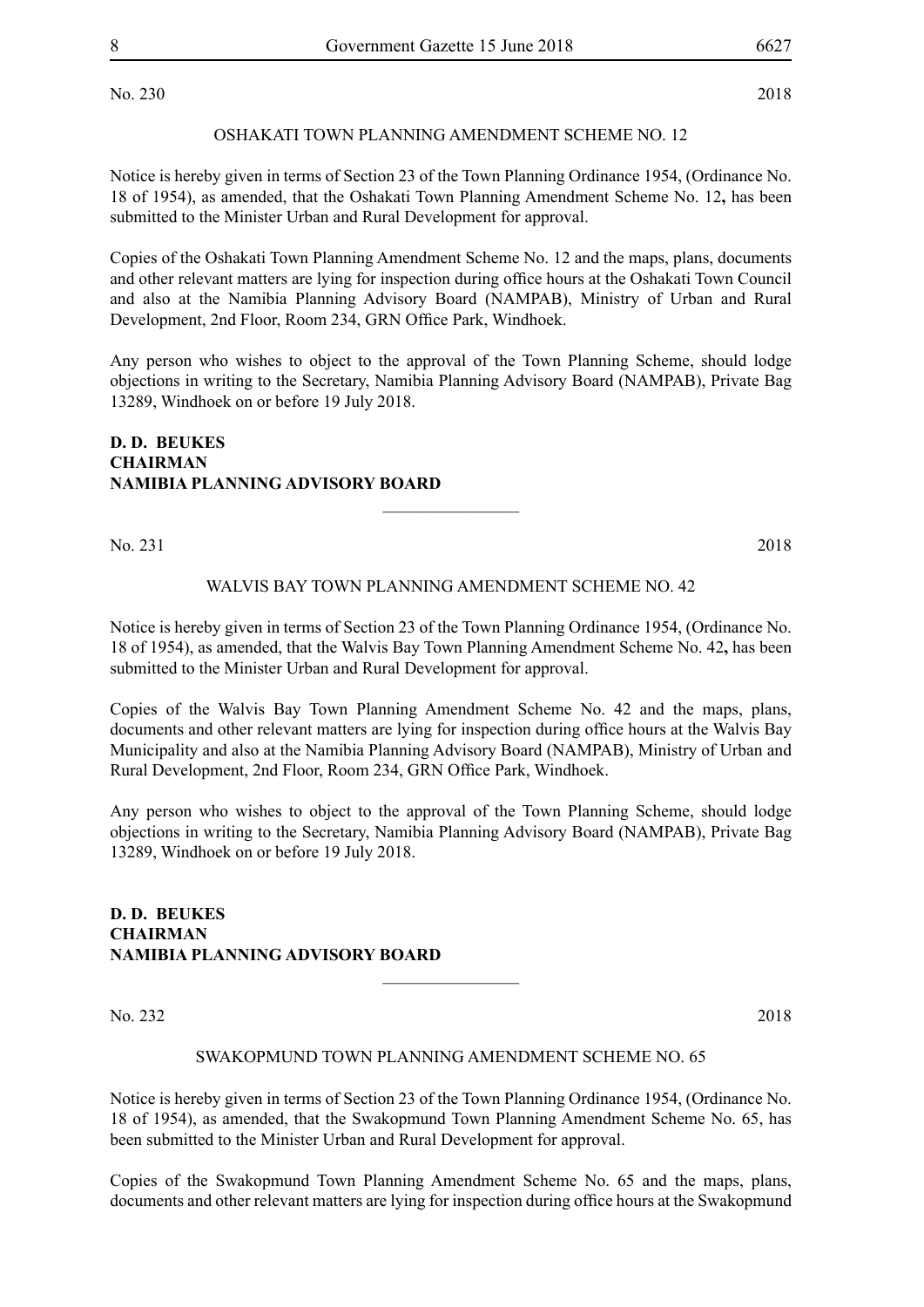Municipality and also at the Namibia Planning Advisory Board (NAMPAB), Ministry of Urban and Rural Development, 2nd Floor, Room 234, GRN Office Park, Windhoek.

Any person who wishes to object to the approval of the Town Planning Scheme, should lodge objections in writing to the Secretary, Namibia Planning Advisory Board (NAMPAB), Private Bag 13289, Windhoek on or before 19 July 2018.

#### **D. D. BEUKES CHAIRMAN NAMIBIA PLANNING ADVISORY BOARD**

No. 233 2018

#### ESTABLISHMENT OF THE TOWNSHIP: OTJOMUISE extension 10

 $\frac{1}{2}$ 

Notice is hereby given in terms of Section 5(5) of the Townships and Division of Land Ordinance, 1963 (Ordinance No. 11 of 1963), that application has been made for the establishment of the township **Otjomuise Extension 10** situated on Portion 302 (a portion of Portion B) of Windhoek Town and Townlands No. 31 and that the application is laying open for inspection at the Office of the Ministry of Urban and Rural Development: Division: Planning, 2nd Floor, GRN Office Park in Windhoek, the Office of the Surveyor-General in Windhoek and at the Office of the Chief Executive Officer, Windhoek Municipal Council.

Any person who wishes to object to the application or who desires to be heard in the matter, may give personal evidence before the Townships Board at the meeting of the Board which will be held on **17 July 2018 at 09:00** at the Offices of the Surveyor-General and the Registrar of Deeds in Windhoek, or submit written evidence to the Townships Board, Private Bag 13289, Windhoek: Provided that such written evidence shall reach the Secretary of the Townships Board not later than **12 July 2018 before 12:00**.

#### **L. D. UYEPA CHAIRPERSON: TOWNSHIPS BOARD**

No. 234 2018

#### ESTABLISHMENT OF THE TOWNSHIP: OTJINENE extension 1

 $\frac{1}{2}$ 

Notice is hereby given in terms of Section 5(5) of the Townships and Division of Land Ordinance, 1963 (Ordinance No. 11 of 1963), that application has been made for the establishment of the township **Otjinene Extension 1** situated on Farm No. 2075 of the Farm Epukiro Reserve No. 329 and that the application is laying open for inspection at the Office of the Ministry of Urban and Rural Development: Division: Planning, 2nd Floor, GRN Office Park in Windhoek, the Office of the Surveyor-General in Windhoek and at the Office of the Chief Executive Officer, Otjinene Village Council.

Any person who wishes to object to the application or who desires to be heard in the matter, may give personal evidence before the Townships Board at the meeting of the Board which will be held on **17 July 2018 at 09:00** at the Offices of the Surveyor-General and the Registrar of Deeds in Windhoek, or submit written evidence to the Townships Board, Private Bag 13289, Windhoek: Provided that such written evidence shall reach the Secretary of the Townships Board not later than **12 July 2018 before 12:00**.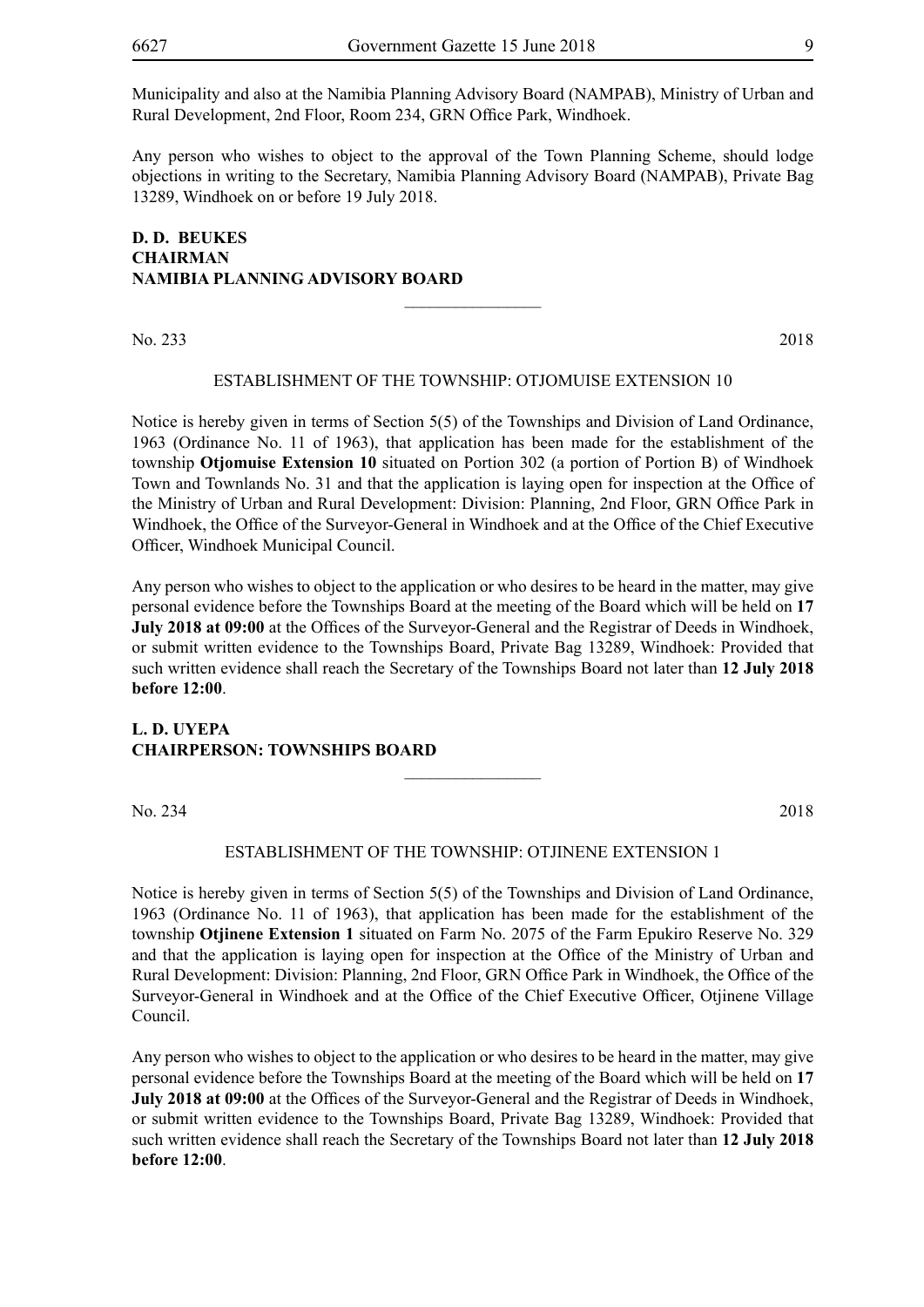### **L. D. UYEPA CHAIRPERSON: TOWNSHIPS BOARD**

No. 235 2018

#### ESTABLISHMENT OF THE TOWNSHIP: OTJINENE extension 2

 $\frac{1}{2}$ 

Notice is hereby given in terms of Section 5(5) of the Townships and Division of Land Ordinance, 1963 (Ordinance No. 11 of 1963), that application has been made for the establishment of the township **Otjinene Extension 2** situated on Farm No. 2076 of the Farm Epukiro Reserve No. 329 and that the application is laying open for inspection at the Office of the Ministry of Urban and Rural Development: Division: Planning, 2nd Floor, GRN Office Park in Windhoek, the Office of the Surveyor-General in Windhoek and at the Office of the Chief Executive Officer, Otjinene Village Council.

Any person who wishes to object to the application or who desires to be heard in the matter, may give personal evidence before the Townships Board at the meeting of the Board which will be held on **17 July 2018 at 09:00** at the Offices of the Surveyor-General and the Registrar of Deeds in Windhoek, or submit written evidence to the Townships Board, Private Bag 13289, Windhoek: Provided that such written evidence shall reach the Secretary of the Townships Board not later than **12 July 2018 before 12:00**.

#### **L. D. UYEPA CHAIRPERSON: TOWNSHIPS BOARD**

No. 236 2018

#### ESTABLISHMENT OF THE TOWNSHIP: OTJINENE extension 3

 $\overline{\phantom{a}}$  , where  $\overline{\phantom{a}}$ 

Notice is hereby given in terms of Section 5(5) of the Townships and Division of Land Ordinance, 1963 (Ordinance No. 11 of 1963), that application has been made for the establishment of the township **Otjinene Extension 3** situated on Farm No. 2077 of the Farm Epukiro Reserve No. 329 and that the application is laying open for inspection at the Office of the Ministry of Urban and Rural Development: Division: Planning, 2nd Floor, GRN Office Park in Windhoek, the Office of the Surveyor-General in Windhoek and at the Office of the Chief Executive Officer, Otjinene Village Council.

Any person who wishes to object to the application or who desires to be heard in the matter, may give personal evidence before the Townships Board at the meeting of the Board which will be held on **17 July 2018 at 09:00** at the Offices of the Surveyor-General and the Registrar of Deeds in Windhoek, or submit written evidence to the Townships Board, Private Bag 13289, Windhoek: Provided that such written evidence shall reach the Secretary of the Townships Board not later than **12 July 2018 before 12:00**.

#### **L. D. UYEPA CHAIRPERSON: TOWNSHIPS BOARD**

No. 237 2018

#### ESTABLISHMENT OF THE TOWNSHIP: NOMTSOUB extension 8:

 $\overline{\phantom{a}}$  , where  $\overline{\phantom{a}}$ 

Notice is hereby given in terms of Section 5(5) of the Townships and Division of Land Ordinance, 1963 (Ordinance No. 11 of 1963), that application has been made for the establishment of the township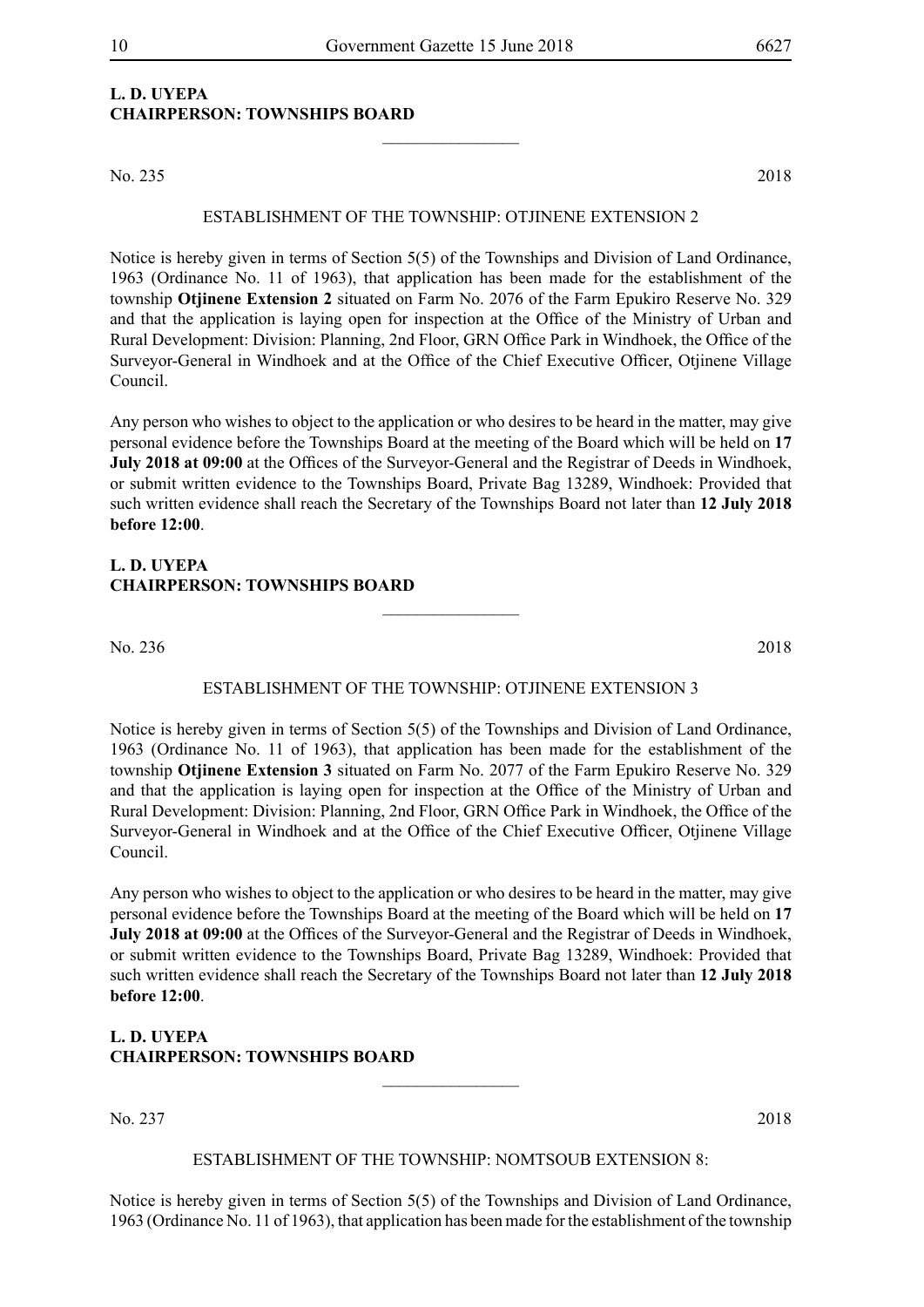**Nomtsoub Extension 8** situated on Erf 3332, Nomtsoub and that the application is laying open for inspection at the Office of the Ministry of Urban and Rural Development: Division: Planning, 2nd Floor, GRN Office Park in Windhoek, the Office of the Surveyor-General in Windhoek and at the Office of the Chief Executive Officer, Tsumeb Municipal Council.

Any person who wishes to object to the application or who desires to be heard in the matter, may give personal evidence before the Townships Board at the meeting of the Board which will be held on **17 July 2018 at 09:00** at the Offices of the Surveyor-General and the Registrar of Deeds in Windhoek, or submit written evidence to the Townships Board, Private Bag 13289, Windhoek: Provided that such written evidence shall reach the Secretary of the Townships Board not later than **12 July 2018 before 12:00**.

#### **L. D. UYEPA CHAIRPERSON: TOWNSHIPS BOARD**

No. 238 2018

#### ESTABLISHMENT OF THE TOWNSHIP: NOMTSOUB extension 9

 $\frac{1}{2}$ 

Notice is hereby given in terms of Section 5(5) of the Townships and Division of Land Ordinance, 1963 (Ordinance No. 11 of 1963), that application has been made for the establishment of the township **Nomtsoub Extension 9** situated on the Remainder of Erf 1151, Nomtsoub and that the application is laying open for inspection at the Office of the Ministry of Urban and Rural Development: Division: Planning, 2nd Floor, GRN Office Park in Windhoek, the Office of the Surveyor-General in Windhoek and at the Office of the Chief Executive Officer, Tsumeb Municipal Council.

Any person who wishes to object to the application or who desires to be heard in the matter, may give personal evidence before the Townships Board at the meeting of the Board which will be held on **17 July 2018 at 09:00** at the Offices of the Surveyor-General and the Registrar of Deeds in Windhoek, or submit written evidence to the Townships Board, Private Bag 13289, Windhoek: Provided that such written evidence shall reach the Secretary of the Townships Board not later than **12 July 2018 before 12:00**.

#### **L. D. UYEPA CHAIRPERSON: TOWNSHIPS BOARD**

No. 239 2018

#### ESTABLISHMENT OF THE TOWNSHIP: EPUKIRO

 $\overline{\phantom{a}}$  , where  $\overline{\phantom{a}}$ 

Notice is hereby given in terms of Section 5(5) of the Townships and Division of Land Ordinance, 1963 (Ordinance No. 11 of 1963), that application has been made for the establishment of the township **Epukiro** situated on the Remainder of Portion 4 of Farm 329 (Epukiro Reserve) and that the application is laying open for inspection at the Office of the Ministry of Urban and Rural Development: Division: Planning, 2nd Floor, GRN Office Park in Windhoek, the Office of the Surveyor-General in Windhoek and at the Office of the Chief Regional Officer, Omaheke Regional Council.

Any person who wishes to object to the application or who desires to be heard in the matter, may give personal evidence before the Townships Board at the meeting of the Board which will be held on **17 July 2018 at 09:00** at the Offices of the Surveyor-General and the Registrar of Deeds in Windhoek, or submit written evidence to the Townships Board, Private Bag 13289, Windhoek: Provided that such written evidence shall reach the Secretary of the Townships Board not later than **12 July 2018 before 12:00**.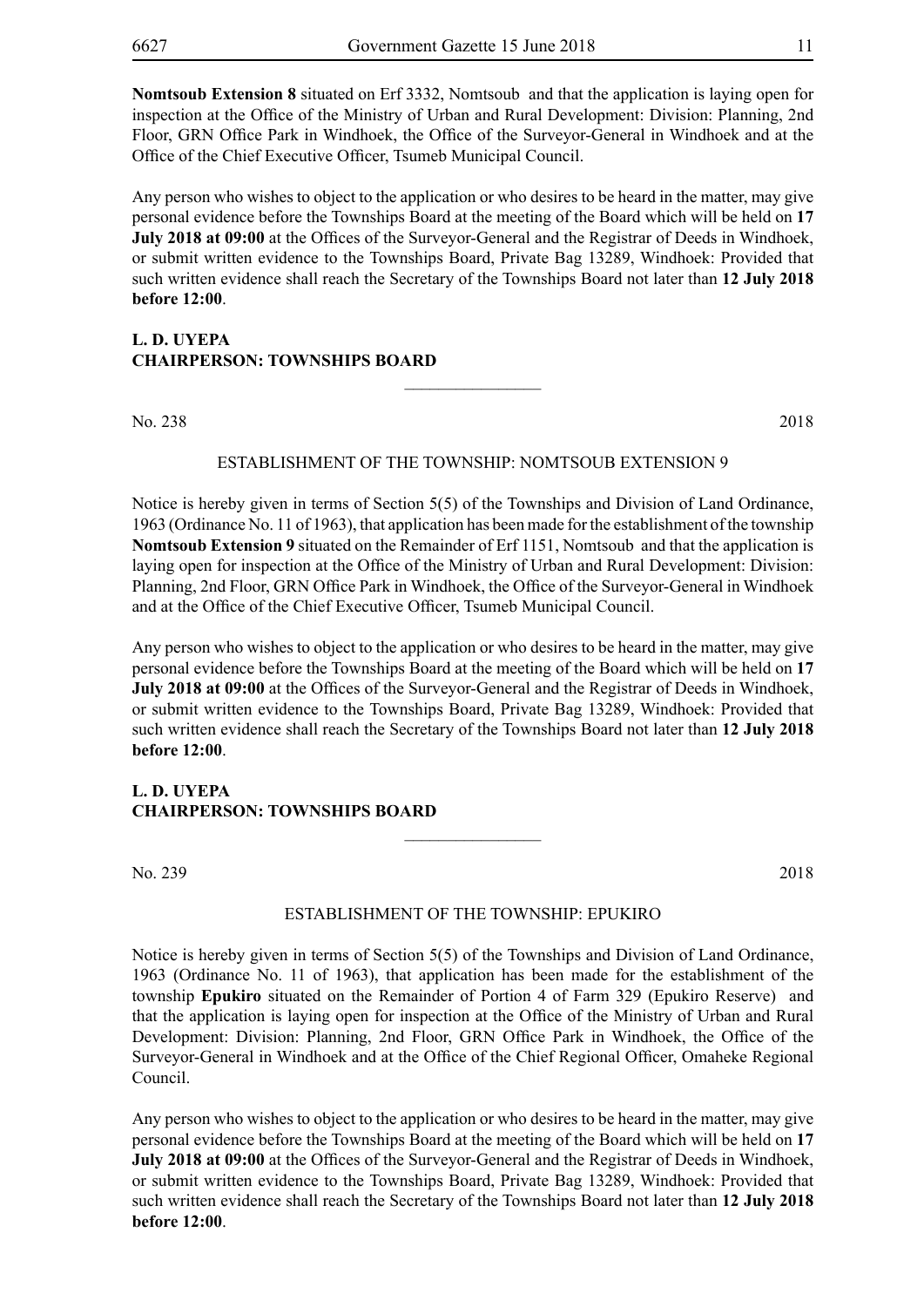#### **L. D. UYEPA CHAIRPERSON: TOWNSHIPS BOARD**

No. 240 2018

#### ESTABLISHMENT OF THE TOWNSHIP: EPUKIRO EXTENSION 1

 $\frac{1}{2}$ 

Notice is hereby given in terms of Section 5(5) of the Townships and Division of Land Ordinance, 1963 (Ordinance No. 11 of 1963), that application has been made for the establishment of the township **Epukiro Extension 1** situated on Farm 2072 of Farm 329 (Epukiro Reserve) and that the application is laying open for inspection at the Office of the Ministry of Urban and Rural Development: Division: Planning, 2nd Floor, GRN Office Park in Windhoek, the Office of the Surveyor-General in Windhoek and at the Office of the Chief Regional Officer, Omaheke Regional Council.

Any person who wishes to object to the application or who desires to be heard in the matter, may give personal evidence before the Townships Board at the meeting of the Board which will be held on **17 July 2018 at 09:00** at the Offices of the Surveyor-General and the Registrar of Deeds in Windhoek, or submit written evidence to the Townships Board, Private Bag 13289, Windhoek: Provided that such written evidence shall reach the Secretary of the Townships Board not later than **12 July 2018 before 12:00**.

#### **L. D. UYEPA CHAIRPERSON: TOWNSHIPS BOARD**

No. 241 2018

#### ESTABLISHMENT OF THE TOWNSHIP: EPUKIRO EXTENSION 2

 $\overline{\phantom{a}}$  , where  $\overline{\phantom{a}}$ 

Notice is hereby given in terms of Section 5(5) of the Townships and Division of Land Ordinance, 1963 (Ordinance No. 11 of 1963), that application has been made for the establishment of the township **Epukiro Extension 2** situated on Farm 2071 of Farm 329 (Epukiro Reserve) and that the application is laying open for inspection at the Office of the Ministry of Urban and Rural Development: Division: Planning, 2nd Floor, GRN Office Park in Windhoek, the Office of the Surveyor-General in Windhoek and at the Office of the Chief Regional Officer, Omaheke Regional Council.

Any person who wishes to object to the application or who desires to be heard in the matter, may give personal evidence before the Townships Board at the meeting of the Board which will be held on **17 July 2018 at 09:00** at the Offices of the Surveyor-General and the Registrar of Deeds in Windhoek, or submit written evidence to the Townships Board, Private Bag 13289, Windhoek: Provided that such written evidence shall reach the Secretary of the Townships Board not later than **12 July 2018 before 12:00**.

#### **L. D. UYEPA CHAIRPERSON: TOWNSHIPS BOARD**

No. 242 2018

#### ESTABLISHMENT OF THE TOWNSHIP: EPUKIRO EXTENSION 3

 $\frac{1}{2}$ 

Notice is hereby given in terms of Section 5(5) of the Townships and Division of Land Ordinance, 1963 (Ordinance No. 11 of 1963), that application has been made for the establishment of the township **Epukiro Extension 3** situated on Farm 2070 of Farm 329 (Epukiro Reserve) and that the application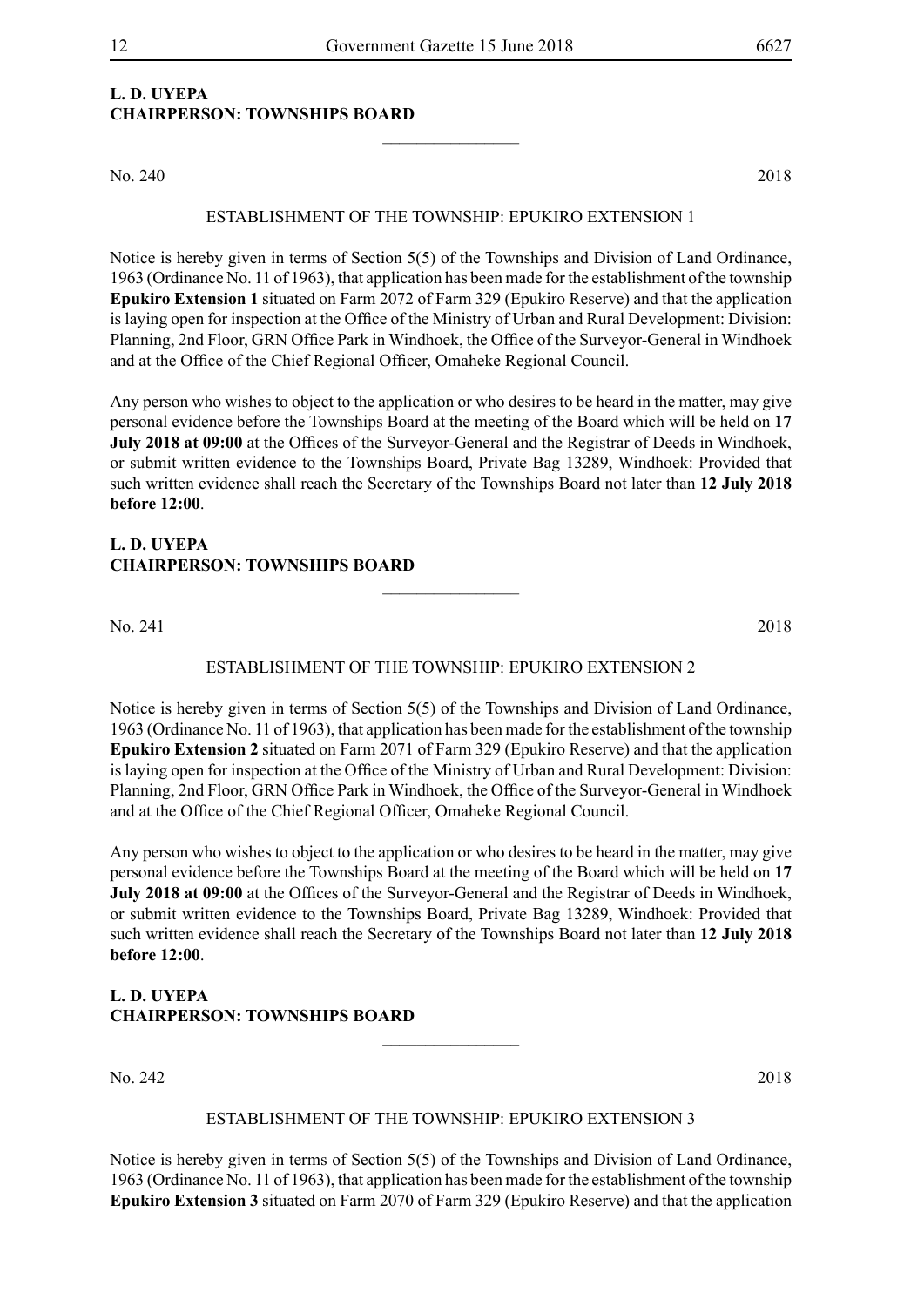is laying open for inspection at the Office of the Ministry of Urban and Rural Development: Division: Planning, 2nd Floor, GRN Office Park in Windhoek, the Office of the Surveyor-General in Windhoek and at the Office of the Chief Regional Officer, Omaheke Regional Council.

Any person who wishes to object to the application or who desires to be heard in the matter, may give personal evidence before the Townships Board at the meeting of the Board which will be held on **17 July 2018 at 09:00** at the Offices of the Surveyor-General and the Registrar of Deeds in Windhoek. or submit written evidence to the Townships Board, Private Bag 13289, Windhoek: Provided that such written evidence shall reach the Secretary of the Townships Board not later than **12 July 2018 before 12:00**.

#### **L. D. UYEPA CHAIRPERSON: TOWNSHIPS BOARD**

No. 243 2018

#### ESTABLISHMENT OF THE TOWNSHIP: OTJIWARONGO EXTENSION 14

 $\overline{\phantom{a}}$  , where  $\overline{\phantom{a}}$ 

Notice is hereby given in terms of Section 5(5) of the Townships and Division of Land Ordinance, 1963 (Ordinance No. 11 of 1963), that application has been made for the establishment of the township **Otjiwarongo Extension 14** situated on the Remainder of Portion 4 of the Consolidated Farm Good Hope No. 298 and that the application is laying open for inspection at the Office of the Ministry of Urban and Rural Development: Division: Planning, 2nd Floor, GRN Office Park in Windhoek, the Office of the Surveyor-General in Windhoek and at the Office of the Chief Executive Officer, Otjiwarongo Municipal Council.

Any person who wishes to object to the application or who desires to be heard in the matter, may give personal evidence before the Townships Board at the meeting of the Board which will be held on **17 July 2018 at 09:00** at the Offices of the Surveyor-General and the Registrar of Deeds in Windhoek, or submit written evidence to the Townships Board, Private Bag 13289, Windhoek: Provided that such written evidence shall reach the Secretary of the Townships Board not later than **12 July 2018 before 12:00**.

#### **L. D. UYEPA CHAIRPERSON: TOWNSHIPS BOARD**

No. 244 2018

#### ESTABLISHMENT OF THE TOWNSHIP: KLEIN WINDHOEK extension 4

 $\overline{\phantom{a}}$  , where  $\overline{\phantom{a}}$ 

Notice is hereby given in terms of Section 5(5) of the Townships and Division of Land Ordinance, 1963 (Ordinance No. 11 of 1963), that application has been made for the establishment of the township **Klein Windhoek Extension 4** situated on Portion 131 (a portion of Portion B) of Klein Windhoek Town and Townlands No. 70 and that the application is laying open for inspection at the Office of the Ministry of Urban and Rural Development: Division: Planning, 2nd Floor, GRN Office Park in Windhoek, the Office of the Surveyor-General in Windhoek and at the Office of the Chief Executive Officer, Windhoek Municipal Council.

Any person who wishes to object to the application or who desires to be heard in the matter, may give personal evidence before the Townships Board at the meeting of the Board which will be held on **17 July 2018 at 09:00** at the Offices of the Surveyor-General and the Registrar of Deeds in Windhoek, or submit written evidence to the Townships Board, Private Bag 13289, Windhoek: Provided that such written evidence shall reach the Secretary of the Townships Board not later than **12 July 2018 before 12:00**.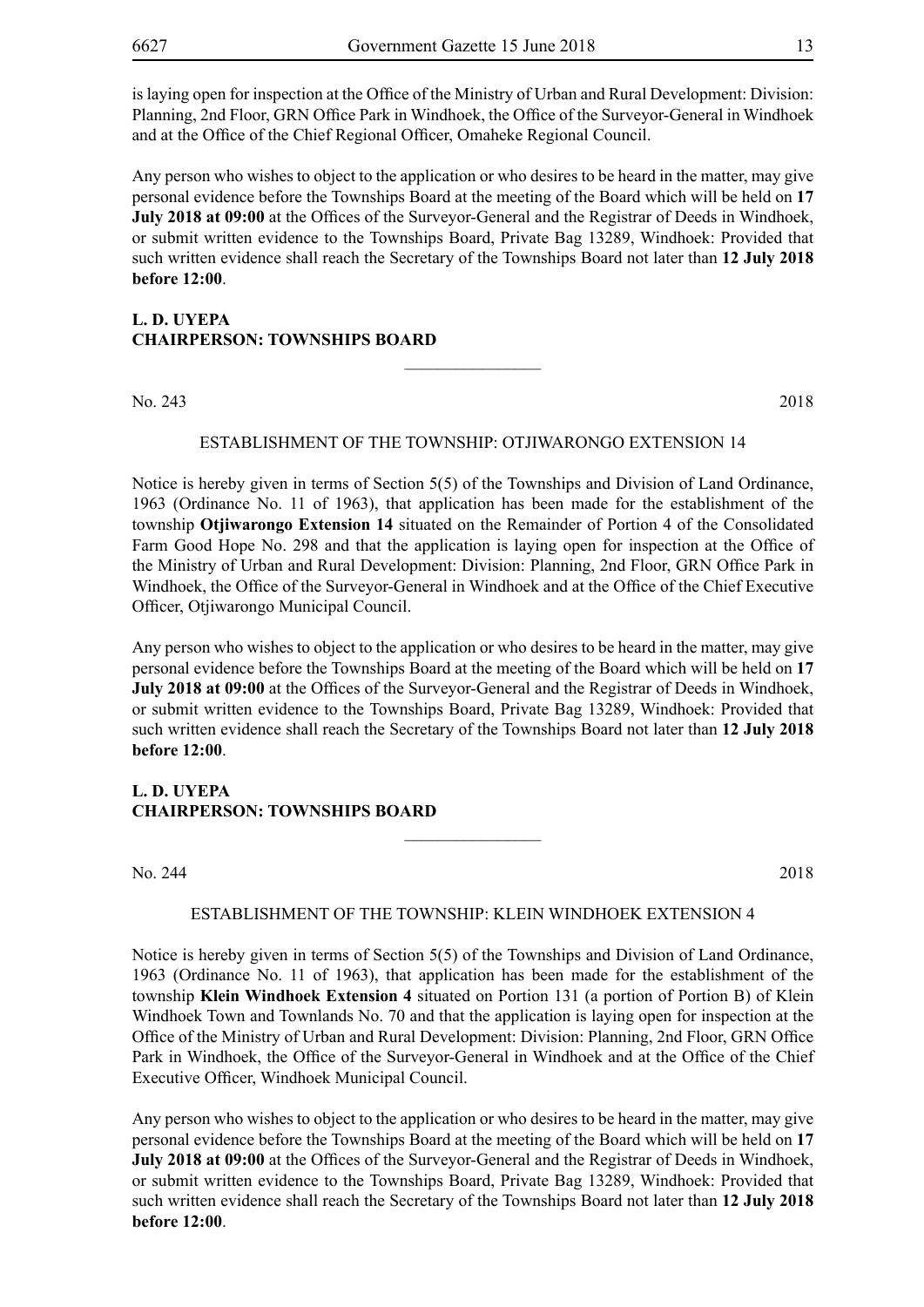$\frac{1}{2}$ 

### **L. D. UYEPA CHAIRPERSON: TOWNSHIPS BOARD**

No. 245 2018

#### ESTABLISHMENT OF THE TOWNSHIP: OHANGWENA extension 4

Notice is hereby given in terms of Section 5(5) of the Townships and Division of Land Ordinance, 1963 (Ordinance No. 11 of 1963), that application has been made for the establishment of the township **Ohangwena Extension 4** situated on Portion 1195 of the Remainder of the Farm Helao Nafidi Townlands No. 997 and that the application is laying open for inspection at the Office of the Ministry of Urban and Rural Development: Division: Planning, 2nd Floor, GRN Office Park in Windhoek, the Office of the Surveyor-General in Windhoek and at the Office of the Chief Executive Officer, Helao Nafidi Town Council.

Any person who wishes to object to the application or who desires to be heard in the matter, may give personal evidence before the Townships Board at the meeting of the Board which will be held on **17 July 2018 at 09:00** at the Offices of the Surveyor-General and the Registrar of Deeds in Windhoek, or submit written evidence to the Townships Board, Private Bag 13289, Windhoek: Provided that such written evidence shall reach the Secretary of the Townships Board not later than **12 July 2018 before 12:00**.

#### **L. D. UYEPA CHAIRPERSON: TOWNSHIPS BOARD**

No. 246 2018

#### ESTABLISHMENT OF THE TOWNSHIP: OKAHAO extension 7

 $\overline{\phantom{a}}$  , where  $\overline{\phantom{a}}$ 

Notice is hereby given in terms of Section 5(5) of the Townships and Division of Land Ordinance, 1963 (Ordinance No. 11 of 1963), that application has been made for the establishment of the township **Okahao Extension 7** situated on Farm 1308 of the Farm Okahao Townlands No. 1213 and that the application is laying open for inspection at the Office of the Ministry of Urban and Rural Development: Division: Planning, 2nd Floor, GRN Office Park in Windhoek, the Office of the Surveyor-General in Windhoek and at the Office of the Chief Executive Officer, Okahao Town Council.

Any person who wishes to object to the application or who desires to be heard in the matter, may give personal evidence before the Townships Board at the meeting of the Board which will be held on **17 July 2018 at 09:00** at the Offices of the Surveyor-General and the Registrar of Deeds in Windhoek, or submit written evidence to the Townships Board, Private Bag 13289, Windhoek: Provided that such written evidence shall reach the Secretary of the Townships Board not later than **12 July 2018 before 12:00**.

#### **L. D. UYEPA CHAIRPERSON: TOWNSHIPS BOARD**

No. 247 2018

#### ESTABLISHMENT OF THE TOWNSHIP: OKAHAO extension 9

 $\overline{\phantom{a}}$  , where  $\overline{\phantom{a}}$ 

Notice is hereby given in terms of Section 5(5) of the Townships and Division of Land Ordinance, 1963 (Ordinance No. 11 of 1963), that application has been made for the establishment of the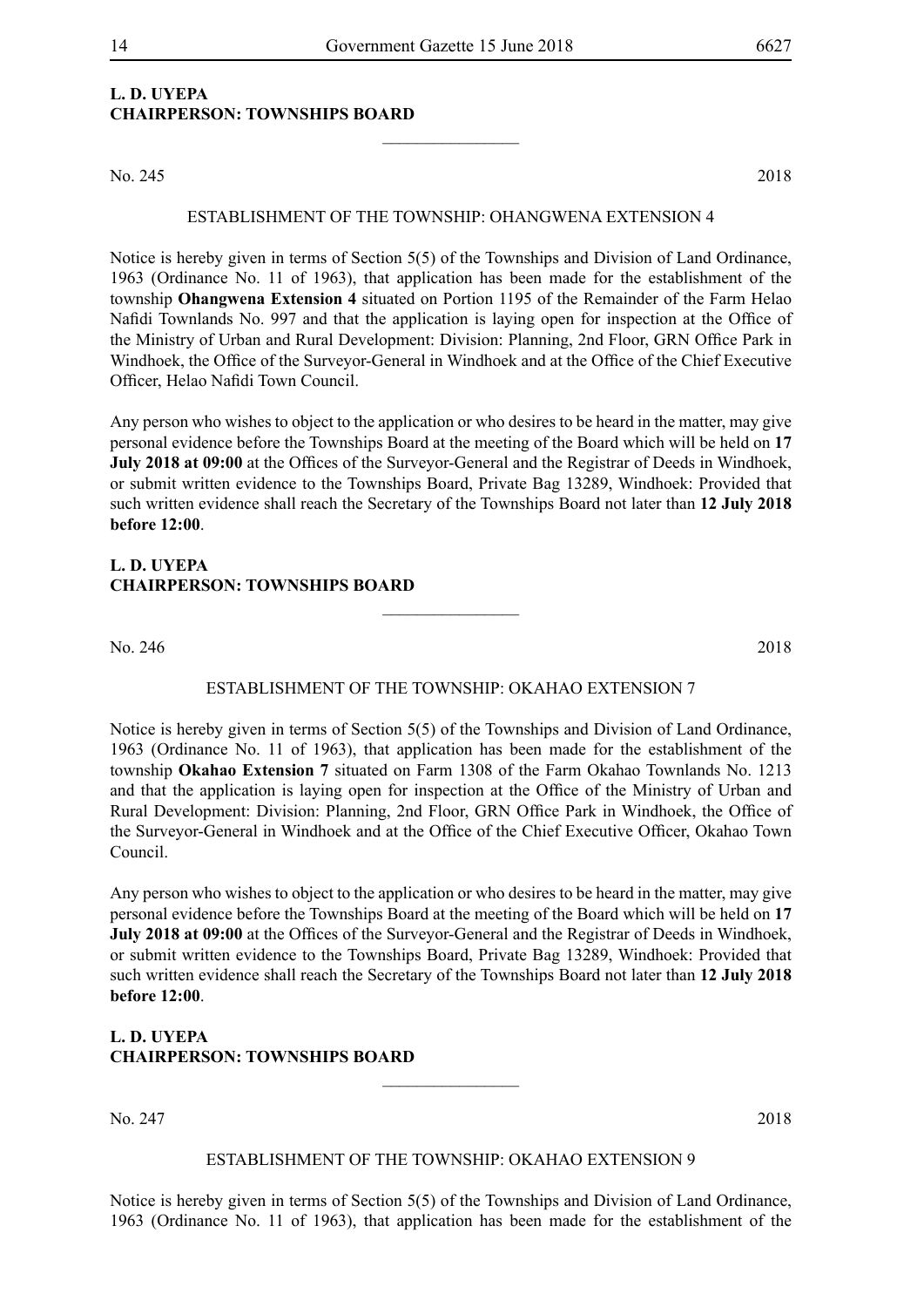township **Okahao Extension 9** situated on Portion 11 of the Farm Okahao Townlands No. 989 and that the application is laying open for inspection at the Office of the Ministry of Urban and Rural Development: Division: Planning, 2nd Floor, GRN Office Park in Windhoek, the Office of the Surveyor-General in Windhoek and at the Office of the Chief Executive Officer, Okahao Town Council.

Any person who wishes to object to the application or who desires to be heard in the matter, may give personal evidence before the Townships Board at the meeting of the Board which will be held on **17 July 2018 at 09:00** at the Offices of the Surveyor-General and the Registrar of Deeds in Windhoek, or submit written evidence to the Townships Board, Private Bag 13289, Windhoek: Provided that such written evidence shall reach the Secretary of the Townships Board not later than **12 July 2018 before 12:00**.

#### **L. D. UYEPA CHAIRPERSON: TOWNSHIPS BOARD**

No. 248 2018

#### ESTABLISHMENT OF THE TOWNSHIP: OKAHAO extension 10

 $\frac{1}{2}$ 

Notice is hereby given in terms of Section 5(5) of the Townships and Division of Land Ordinance, 1963 (Ordinance No. 11 of 1963), that application has been made for the establishment of the township **Okahao Extension 10** situated on Portion 2 of the Farm Okahao Townlands No. 1213 and that the application is laying open for inspection at the Office of the Ministry of Urban and Rural Development: Division: Planning, 2nd Floor, GRN Office Park in Windhoek, the Office of the Surveyor-General in Windhoek and at the Office of the Chief Executive Officer, Okahao Town Council.

Any person who wishes to object to the application or who desires to be heard in the matter, may give personal evidence before the Townships Board at the meeting of the Board which will be held on **17 July 2018 at 09:00** at the Offices of the Surveyor-General and the Registrar of Deeds in Windhoek, or submit written evidence to the Townships Board, Private Bag 13289, Windhoek: Provided that such written evidence shall reach the Secretary of the Townships Board not later than **12 July 2018 before 12:00**.

#### **L. D. UYEPA CHAIRPERSON: TOWNSHIPS BOARD**

No. 249 2018

#### ESTABLISHMENT OF THE TOWNSHIP: OKAHAO extension 13

 $\frac{1}{2}$ 

Notice is hereby given in terms of Section 5(5) of the Townships and Division of Land Ordinance, 1963 (Ordinance No. 11 of 1963), that application has been made for the establishment of the township **Okahao Extension 13** situated on Portion 3 of the Farm Okahao Townlands No. 1213 and that the application is laying open for inspection at the Office of the Ministry of Urban and Rural Development: Division: Planning, 2nd Floor, GRN Office Park in Windhoek, the Office of the Surveyor-General in Windhoek and at the Office of the Chief Executive Officer, Okahao Town Council.

Any person who wishes to object to the application or who desires to be heard in the matter, may give personal evidence before the Townships Board at the meeting of the Board which will be held on **17 July 2018 at 09:00** at the Offices of the Surveyor-General and the Registrar of Deeds in Windhoek,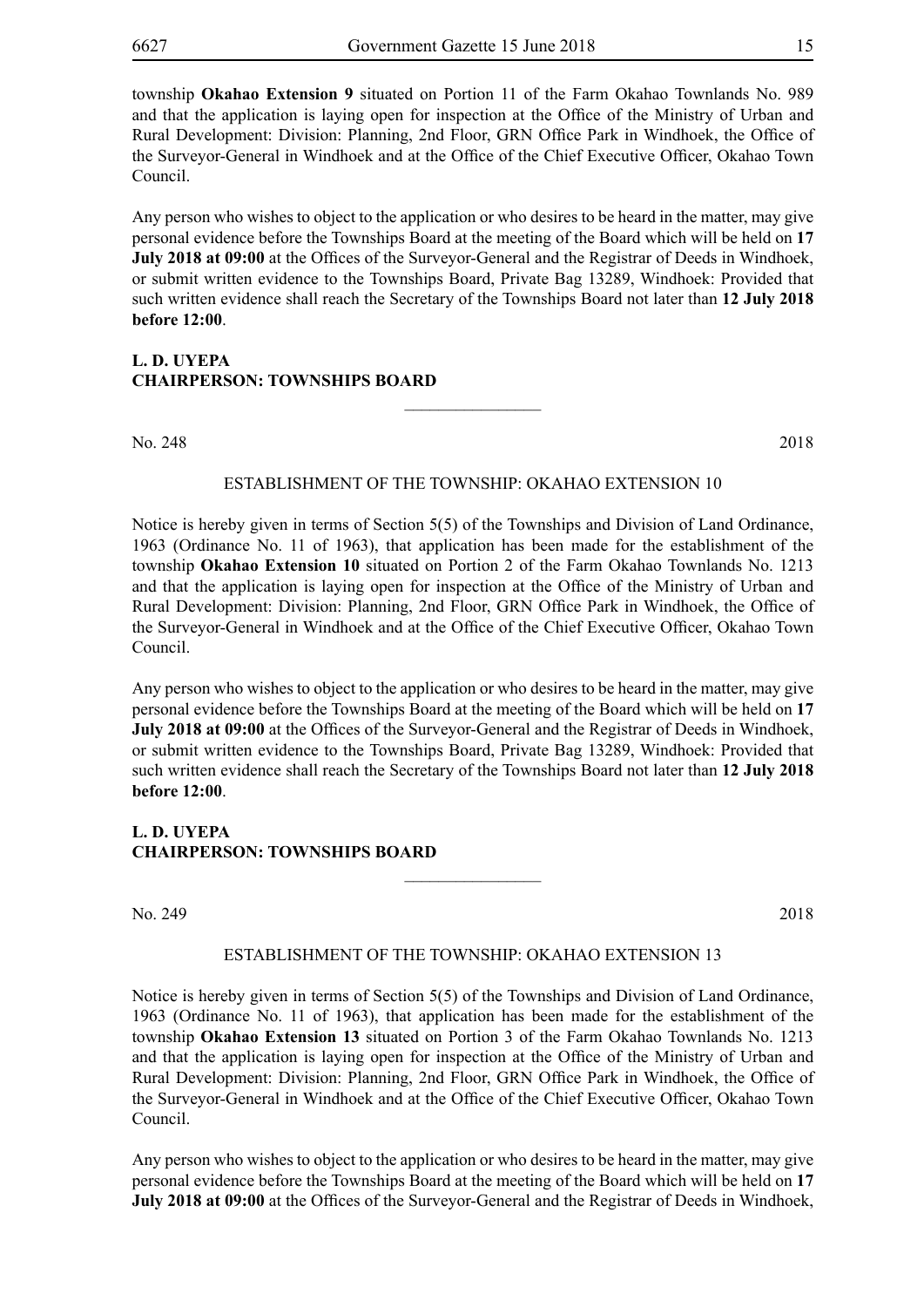or submit written evidence to the Townships Board, Private Bag 13289, Windhoek: Provided that such written evidence shall reach the Secretary of the Townships Board not later than **12 July 2018 before 12:00**.

#### **L. D. UYEPA CHAIRPERSON: TOWNSHIPS BOARD**

No. 250 2018

#### ESTABLISHMENT OF THE TOWNSHIP: NKURENKURU extension 8

 $\frac{1}{2}$ 

Notice is hereby given in terms of Section 5(5) of the Townships and Division of Land Ordinance, 1963 (Ordinance No. 11 of 1963), that application has been made for the establishment of the township **Nkurenkuru Extension 8** situated on Portion 2109 of the Remainder of the Farm Nkurenkuru Townlands No. 1346 and that the application is laying open for inspection at the Office of the Ministry of Urban and Rural Development: Division: Planning, 2nd Floor, GRN Office Park in Windhoek, the Office of the Surveyor-General in Windhoek and at the Office of the Chief Executive Officer, Nkurenkuru Town Council.

Any person who wishes to object to the application or who desires to be heard in the matter, may give personal evidence before the Townships Board at the meeting of the Board which will be held on **17 July 2018 at 09:00** at the Offices of the Surveyor-General and the Registrar of Deeds in Windhoek, or submit written evidence to the Townships Board, Private Bag 13289, Windhoek: Provided that such written evidence shall reach the Secretary of the Townships Board not later than **12 July 2018 before 12:00**.

#### **L. D. UYEPA CHAIRPERSON: TOWNSHIPS BOARD**

No. 251 2018

#### ESTABLISHMENT OF THE TOWNSHIP: NKURENKURU extension 9

 $\frac{1}{2}$ 

Notice is hereby given in terms of Section 5(5) of the Townships and Division of Land Ordinance, 1963 (Ordinance No. 11 of 1963), that application has been made for the establishment of the township **Nkurenkuru Extension 9** situated on Portion 2110 of the Remainder of the Farm Nkurenkuru Townlands No. 1346 and that the application is laying open for inspection at the Office of the Ministry of Urban and Rural Development: Division: Planning, 2nd Floor, GRN Office Park in Windhoek, the Office of the Surveyor-General in Windhoek and at the Office of the Chief Executive Officer, Nkurenkuru Town Council.

Any person who wishes to object to the application or who desires to be heard in the matter, may give personal evidence before the Townships Board at the meeting of the Board which will be held on **17 July 2018 at 09:00** at the Offices of the Surveyor-General and the Registrar of Deeds in Windhoek, or submit written evidence to the Townships Board, Private Bag 13289, Windhoek: Provided that such written evidence shall reach the Secretary of the Townships Board not later than **12 July 2018 before 12:00**.

 $\frac{1}{2}$ 

**L. D. UYEPA CHAIRPERSON: TOWNSHIPS BOARD**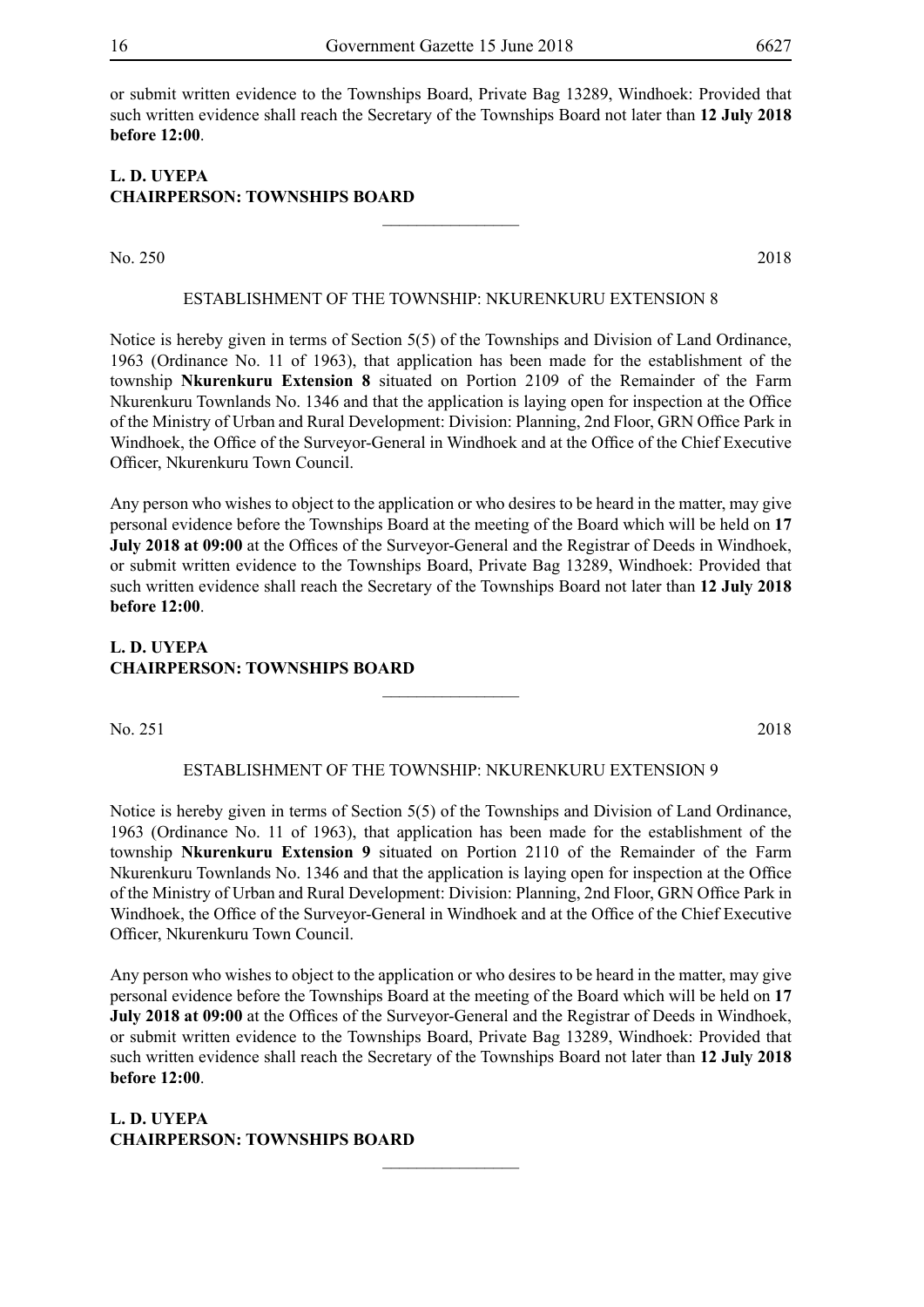No. 252 2018

#### ESTABLISHMENT OF THE TOWNSHIP: NKURENKURU extension 10

Notice is hereby given in terms of Section 5(5) of the Townships and Division of Land Ordinance, 1963 (Ordinance No. 11 of 1963), that application has been made for the establishment of the township **Nkurenkuru Extension 10** situated on Portion 2111 of the Remainder of the Farm Nkurenkuru Townlands No. 1346 and that the application is laying open for inspection at the Office of the Ministry of Urban and Rural Development: Division: Planning, 2nd Floor, GRN Office Park in Windhoek, the Office of the Surveyor-General in Windhoek and at the Office of the Chief Executive Officer, Nkurenkuru Town Council.

Any person who wishes to object to the application or who desires to be heard in the matter, may give personal evidence before the Townships Board at the meeting of the Board which will be held on **17 July 2018 at 09:00** at the Offices of the Surveyor-General and the Registrar of Deeds in Windhoek, or submit written evidence to the Townships Board, Private Bag 13289, Windhoek: Provided that such written evidence shall reach the Secretary of the Townships Board not later than **12 July 2018 before 12:00**.

#### **L. D. UYEPA CHAIRPERSON: TOWNSHIPS BOARD**

No. 253 2018

#### ESTABLISHMENT OF THE TOWNSHIP: NKURENKURU extension 11

 $\overline{\phantom{a}}$  , where  $\overline{\phantom{a}}$ 

Notice is hereby given in terms of Section 5(5) of the Townships and Division of Land Ordinance, 1963 (Ordinance No. 11 of 1963), that application has been made for the establishment of the township **Nkurenkuru Extension 11** situated on Portion 2112 of the Remainder of the Farm Nkurenkuru Townlands No. 1346 and that the application is laying open for inspection at the Office of the Ministry of Urban and Rural Development: Division: Planning, 2nd Floor, GRN Office Park in Windhoek, the Office of the Surveyor-General in Windhoek and at the Office of the Chief Executive Officer, Nkurenkuru Town Council.

Any person who wishes to object to the application or who desires to be heard in the matter, may give personal evidence before the Townships Board at the meeting of the Board which will be held on **17 July 2018 at 09:00** at the Offices of the Surveyor-General and the Registrar of Deeds in Windhoek, or submit written evidence to the Townships Board, Private Bag 13289, Windhoek: Provided that such written evidence shall reach the Secretary of the Townships Board not later than **12 July 2018 before 12:00**.

### **L. D. UYEPA CHAIRPERSON: TOWNSHIPS BOARD**

No. 254 2018

#### ESTABLISHMENT OF THE TOWNSHIP: NKURENKURU extension 12

 $\frac{1}{2}$ 

Notice is hereby given in terms of Section 5(5) of the Townships and Division of Land Ordinance, 1963 (Ordinance No. 11 of 1963), that application has been made for the establishment of the township **Nkurenkuru Extension 12** situated on Portion 2113 of the Remainder of the Farm Nkurenkuru Townlands No. 1346 and that the application is laying open for inspection at the Office of the Ministry of Urban and Rural Development: Division: Planning, 2nd Floor, GRN Office Park in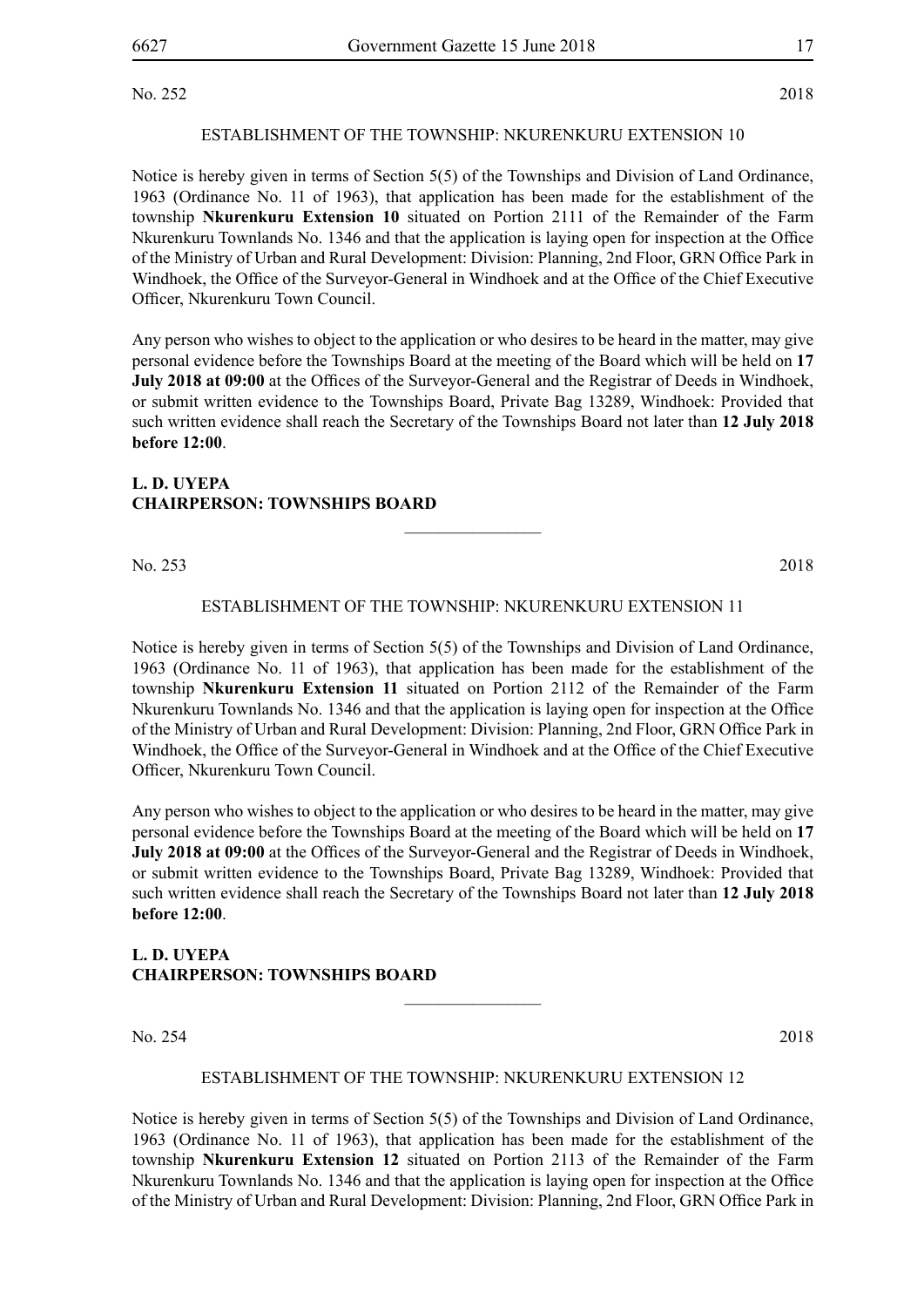Windhoek, the Office of the Surveyor-General in Windhoek and at the Office of the Chief Executive Officer, Nkurenkuru Town Council.

Any person who wishes to object to the application or who desires to be heard in the matter, may give personal evidence before the Townships Board at the meeting of the Board which will be held on **17 July 2018 at 09:00** at the Offices of the Surveyor-General and the Registrar of Deeds in Windhoek, or submit written evidence to the Townships Board, Private Bag 13289, Windhoek: Provided that such written evidence shall reach the Secretary of the Townships Board not later than **12 July 2018 before 12:00**.

#### **L. D. UYEPA CHAIRPERSON: TOWNSHIPS BOARD**  $\overline{\phantom{a}}$  , where  $\overline{\phantom{a}}$

No. 255 2018

#### ESTABLISHMENT OF THE TOWNSHIP: NKURENKURU extension 13:

Notice is hereby given in terms of Section 5(5) of the Townships and Division of Land Ordinance, 1963 (Ordinance No. 11 of 1963), that application has been made for the establishment of the township **Nkurenkuru Extension 13** situated on Portion 2114 of the Remainder of the Farm Nkurenkuru Townlands No. 1346 and that the application is laying open for inspection at the Office of the Ministry of Urban and Rural Development: Division: Planning, 2nd Floor, GRN Office Park in Windhoek, the Office of the Surveyor-General in Windhoek and at the Office of the Chief Executive Officer, Nkurenkuru Town Council.

Any person who wishes to object to the application or who desires to be heard in the matter, may give personal evidence before the Townships Board at the meeting of the Board which will be held on **17 July 2018 at 09:00** at the Offices of the Surveyor-General and the Registrar of Deeds in Windhoek, or submit written evidence to the Townships Board, Private Bag 13289, Windhoek: Provided that such written evidence shall reach the Secretary of the Townships Board not later than **12 July 2018 before 12:00**.

#### **L. D. UYEPA CHAIRPERSON: TOWNSHIPS BOARD**

No. 256 2018

#### ESTABLISHMENT OF THE TOWNSHIP: KAHENGE extension 3

 $\overline{\phantom{a}}$  , where  $\overline{\phantom{a}}$ 

Notice is hereby given in terms of Section 5(5) of the Townships and Division of Land Ordinance, 1963 (Ordinance No. 11 of 1963), that application has been made for the establishment of the township **Kahenge Extension 3** situated on Portion 2115 of the Farm Nkurenkuru Townlands No. 1346 and that the application is laying open for inspection at the Office of the Ministry of Urban and Rural Development: Division: Planning, 2nd Floor, GRN Office Park in Windhoek, the Office of the Surveyor-General in Windhoek and at the Office of the Chief Executive Officer, Nkurenkuru Town Council.

Any person who wishes to object to the application or who desires to be heard in the matter, may give personal evidence before the Townships Board at the meeting of the Board which will be held on **17 July 2018 at 09:00** at the Offices of the Surveyor-General and the Registrar of Deeds in Windhoek, or submit written evidence to the Townships Board, Private Bag 13289, Windhoek: Provided that such written evidence shall reach the Secretary of the Townships Board not later than **12 July 2018 before 12:00**.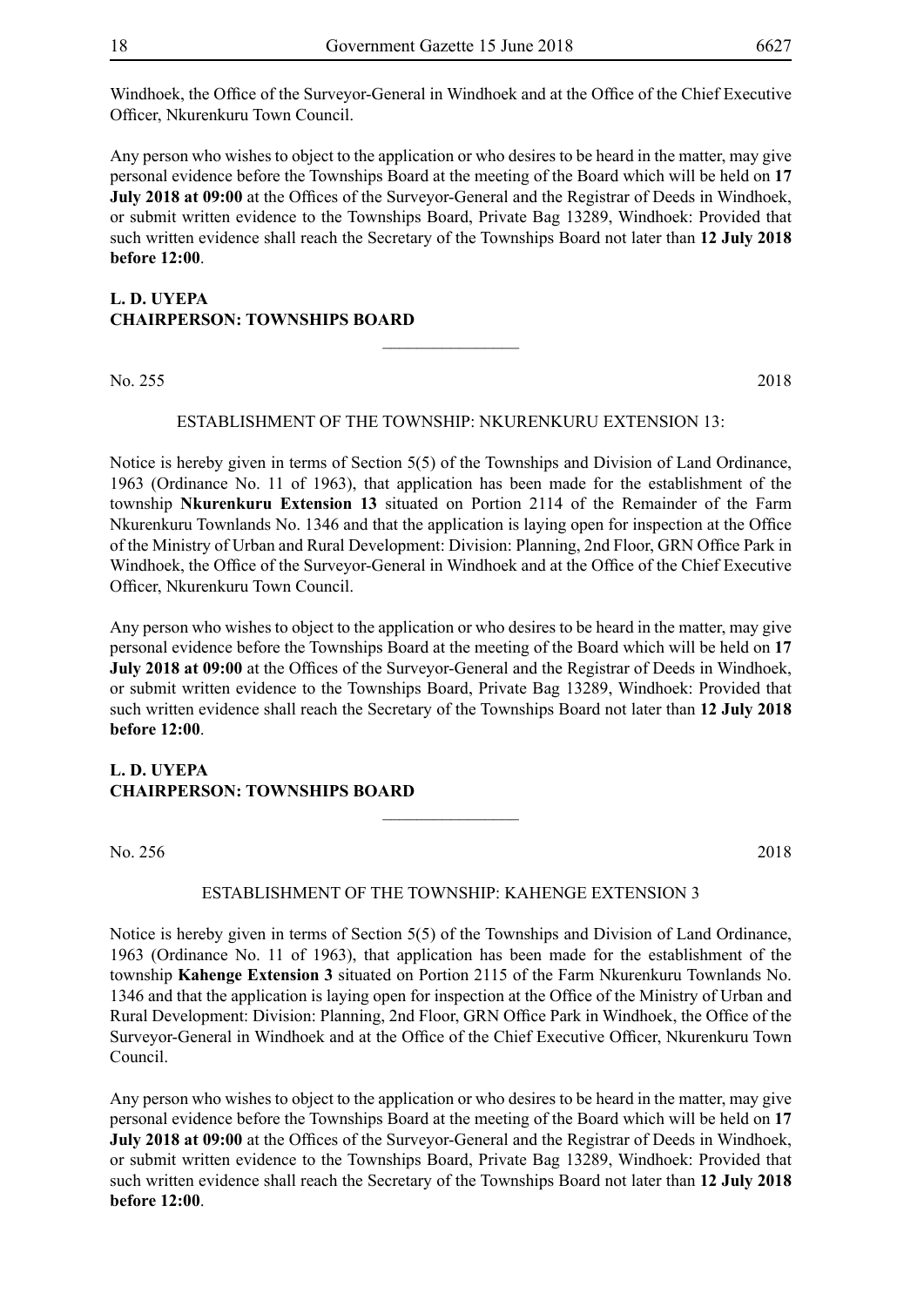#### **L. D. UYEPA CHAIRPERSON: TOWNSHIPS BOARD**

No. 257 2018

#### ESTABLISHMENT OF THE TOWNSHIP: KAHENGE extension 4

 $\overline{\phantom{a}}$  , where  $\overline{\phantom{a}}$ 

Notice is hereby given in terms of Section 5(5) of the Townships and Division of Land Ordinance, 1963 (Ordinance No. 11 of 1963), that application has been made for the establishment of the township **Kahenge Extension 4** situated on Portion 2116 of the Farm Nkurenkuru Townlands No. 1346 and that the application is laying open for inspection at the Office of the Ministry of Urban and Rural Development: Division: Planning, 2nd Floor, GRN Office Park in Windhoek, the Office of the Surveyor-General in Windhoek and at the Office of the Chief Executive Officer, Nkurenkuru Town Council.

Any person who wishes to object to the application or who desires to be heard in the matter, may give personal evidence before the Townships Board at the meeting of the Board which will be held on **17 July 2018 at 09:00** at the Offices of the Surveyor-General and the Registrar of Deeds in Windhoek, or submit written evidence to the Townships Board, Private Bag 13289, Windhoek: Provided that such written evidence shall reach the Secretary of the Townships Board not later than **12 July 2018 before 12:00**.

#### **L. D. UYEPA CHAIRPERSON: TOWNSHIPS BOARD**

No. 258 2018

PERMANENT CLOSURE OF PORTION A OF ERF 1117, WANAHEDA AS A PUBLIC OPEN SPACE, (THE PORTION IS APPROXIMATELY 335 M²) AND PORTION A OF ERF 1052, DORADO PARK AS A PUBLIC OPEN SPACE, (THE PORTION IS APPROXIMATELY 140 M²)

 $\overline{\phantom{a}}$  , where  $\overline{\phantom{a}}$ 

Notice is hereby given in terms of article  $50(1)(a)(ii)$  of the Local Authorities Act, 1992 (Act No. 23 of 1992) that the City of Windhoek proposes to permanently close the under-mentioned portion as indicated on the locality plan, which lies for inspection during office hours at the office of the Division: Urban Planning Room 519, Municipal Offices, Independence Avenue.

PERMANENT CLOSURE OF PORTION A OF ERF 1117 WANAHEDA AND PORTION A OF ERF 1052 DORADO PARK AS A PUBLIC OPEN SPACES. THIS PORTIONS WILL BE SOLD TO THE OWNERS OF ERF 895, NAIROBI STREET, WANAHEDA AND ERF 1013, VIRGO STREET, DORADOPARK FOR CONSOLIDATION PURPOSES

#### PORTIONS A IS TO ASSUME THE SAME ZONINGS AS ERVEN 895 WANAHEDA AND 1013 DORADO PARK RESPECTIVELY, BEING RESIDENTIAL

Objections to the proposed closure are to be served to the Secretary: Townships Board, Private Bag 13289, and the Chief Executive Officer, P.O. Box 59, Windhoek, within 14 days after the appearance of this notice in accordance with Article 50 (1)(C) of the above Act.

 $\frac{1}{2}$ 

| <b>Applicants:</b> City of Windhoek | <b>Ritta Khiba Planning Consultants</b> |
|-------------------------------------|-----------------------------------------|
| Dept. of Planning                   | (Town and Regional Planners)            |
| P O Box 59, Windhoek                | P.O. Box 22543, Windhoek                |
| <b>MR. H. RUST</b>                  | 1012 Virgo Street, Doradopark           |
| <b>ACTING CHIEF URBAN PLANNER</b>   | Tel: $+264$ 61 225062                   |

**(Town and Regional Planners) P O Box 59, Windhoek P.O. Box 22543, Windhoek MR. H. RUST 1012 Virgo Street, Doradopark ACTING CHIEF URBAN PLANNER Tel: +264 61 225062 Email: rkhiba@gmail.com**